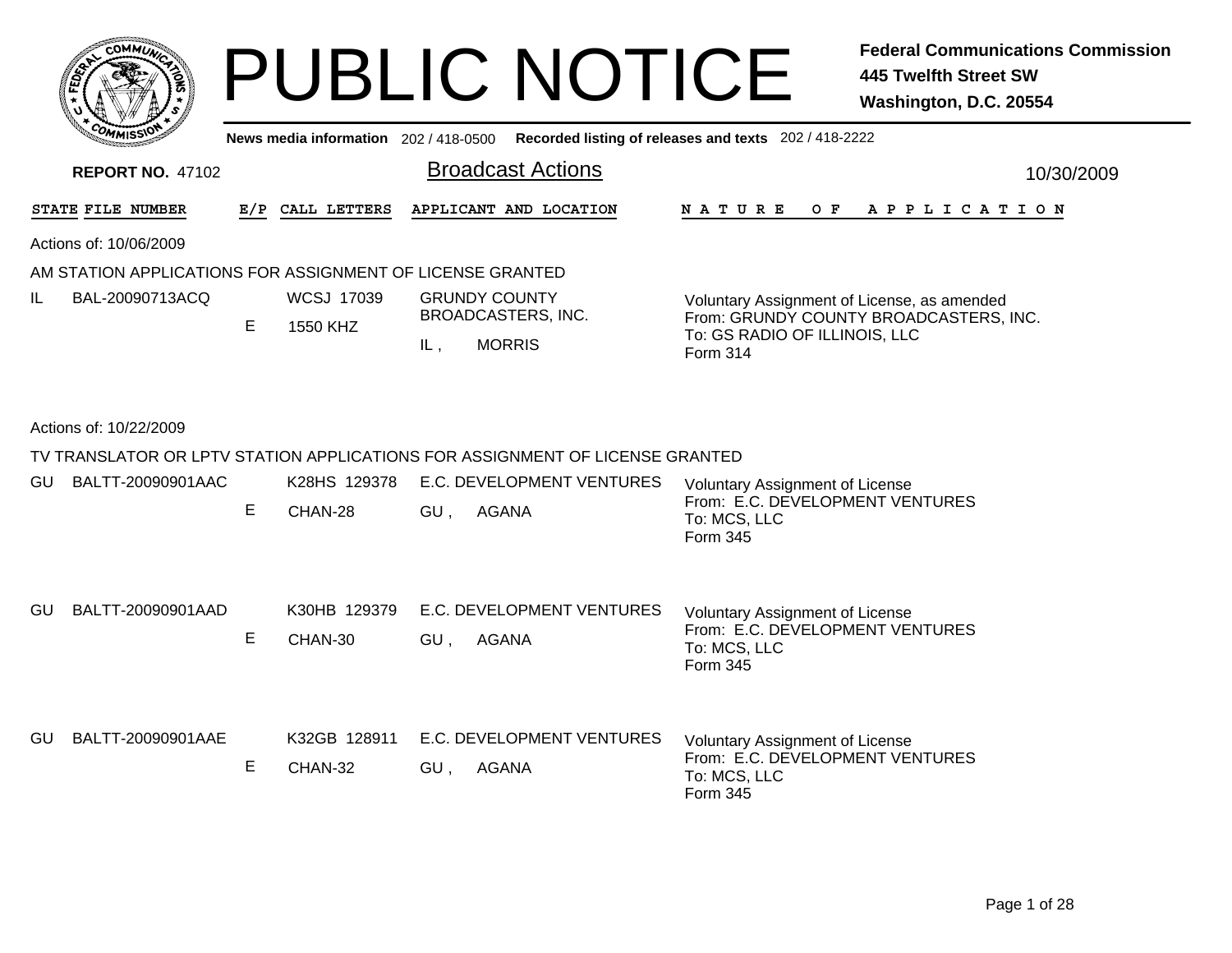|     |                         |    |                                       | <b>PUBLIC NOTICE</b>                                                                  | <b>445 Twelfth Street SW</b><br>Washington, D.C. 20554                                                                                  | <b>Federal Communications Commission</b> |
|-----|-------------------------|----|---------------------------------------|---------------------------------------------------------------------------------------|-----------------------------------------------------------------------------------------------------------------------------------------|------------------------------------------|
|     |                         |    | News media information 202 / 418-0500 |                                                                                       | Recorded listing of releases and texts 202 / 418-2222                                                                                   |                                          |
|     | <b>REPORT NO. 47102</b> |    |                                       | <b>Broadcast Actions</b>                                                              |                                                                                                                                         | 10/30/2009                               |
|     | STATE FILE NUMBER       |    | E/P CALL LETTERS                      | APPLICANT AND LOCATION                                                                | N A T U R E<br>OF APPLICATION                                                                                                           |                                          |
|     | Actions of: 10/22/2009  |    |                                       |                                                                                       |                                                                                                                                         |                                          |
|     |                         |    |                                       | TV TRANSLATOR OR LPTV STATION APPLICATIONS FOR ASSIGNMENT OF LICENSE GRANTED          |                                                                                                                                         |                                          |
| GU. | BALTT-20090901AAF       | E. | K36GJ 129386<br>CHAN-36               | E.C. DEVELOPMENT VENTURES<br><b>AGANA</b><br>GU,                                      | <b>Voluntary Assignment of License</b><br>From: E.C. DEVELOPMENT VENTURES<br>To: MCS, LLC<br>Form 345                                   |                                          |
| AZ. | BALTTL-20090909ACO      | E  | KYPO-LP<br>128985<br>CHAN-27          | <b>HISPANIC CHRISTIAN</b><br>COMMUNITY NETWORK, INC.<br><b>TACNA</b><br>AZ,           | <b>Voluntary Assignment of License</b><br>From: HISPANIC CHRISTIAN COMMUNITY NETWORK, INC.<br>To: LMO CHRISTIAN MEDIA, INC.<br>Form 345 |                                          |
| TX. | BAPTTL-20090909ACP      | E  | KQHO-LP<br>127916<br>CHAN-60          | <b>HISPANIC CHRISTIAN</b><br><b>COMMUNITY NETWORK, INC.</b><br><b>BEAUMONT</b><br>TX. | <b>Voluntary Assignment of License</b><br>From: HISPANIC CHRISTIAN COMMUNITY NETWORK, INC.<br>To: LMO CHRISTIAN MEDIA, INC.<br>Form 345 |                                          |
| TX. | BALTVL-20090909ACQ      | E  | <b>KQFW-LP</b><br>130957<br>CHAN-7    | <b>HISPANIC CHRISTIAN</b><br>COMMUNITY NETWORK, INC.<br><b>DENISON</b><br>$TX$ ,      | <b>Voluntary Assignment of License</b><br>From: HISPANIC CHRISTIAN COMMUNITY NETWORK, INC.<br>To: LMO CHRISTIAN MEDIA, INC.<br>Form 345 |                                          |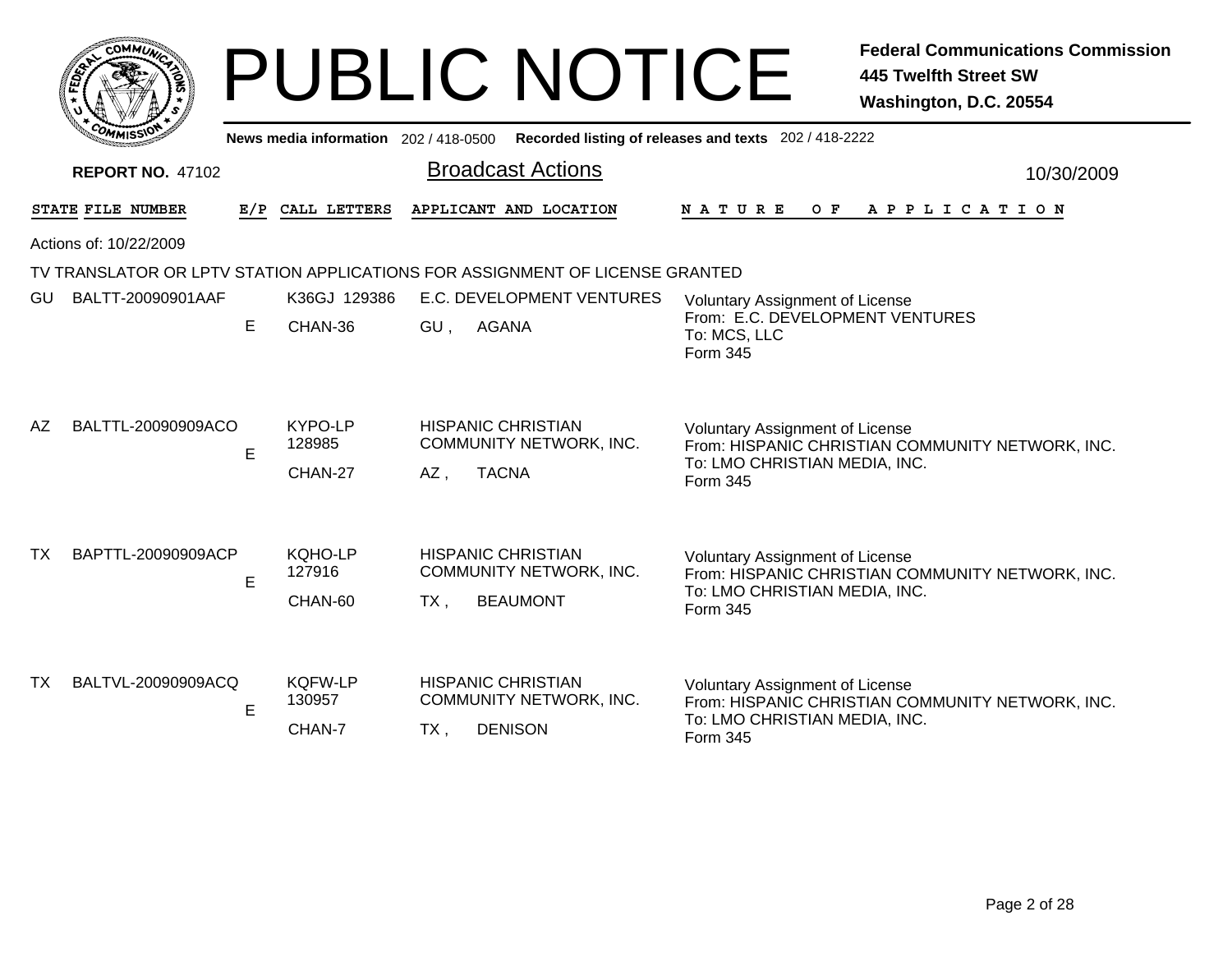|                       | <b>MMUNICT</b><br>CO <sub>1</sub> |  |
|-----------------------|-----------------------------------|--|
| ED <sub>EY</sub><br>正 |                                   |  |
|                       |                                   |  |
|                       | COM<br>MISS'<br>---               |  |

|           | <b><i>UMMISS</i></b>    |   |                                     |        |                                                                              | News media information 202/418-0500 Recorded listing of releases and texts 202/418-2222       |  |  |  |
|-----------|-------------------------|---|-------------------------------------|--------|------------------------------------------------------------------------------|-----------------------------------------------------------------------------------------------|--|--|--|
|           | <b>REPORT NO. 47102</b> |   |                                     |        | <b>Broadcast Actions</b>                                                     | 10/30/2009                                                                                    |  |  |  |
|           | STATE FILE NUMBER       |   | E/P CALL LETTERS                    |        | APPLICANT AND LOCATION                                                       | <b>NATURE</b><br>O F<br>A P P L I C A T I O N                                                 |  |  |  |
|           | Actions of: 10/22/2009  |   |                                     |        |                                                                              |                                                                                               |  |  |  |
|           |                         |   |                                     |        | TV TRANSLATOR OR LPTV STATION APPLICATIONS FOR ASSIGNMENT OF LICENSE GRANTED |                                                                                               |  |  |  |
| TX        | BAPTVL-20090909ACR      | E | <b>KWDA-LP</b><br>130929            |        | <b>HISPANIC CHRISTIAN</b><br>COMMUNITY NETWORK, INC.                         | <b>Voluntary Assignment of License</b><br>From: HISPANIC CHRISTIAN COMMUNITY NETWORK, INC.    |  |  |  |
|           |                         |   | <b>DENISON</b><br>CHAN-11<br>$TX$ , |        |                                                                              | To: LMO CHRISTIAN MEDIA, INC.<br>Form 345                                                     |  |  |  |
| <b>TX</b> | BAPTVL-20090909ACS      |   | K13ZG 130074                        |        | <b>HISPANIC CHRISTIAN</b>                                                    | <b>Voluntary Assignment of License</b>                                                        |  |  |  |
|           |                         | E | CHAN-13                             | $TX$ , | COMMUNITY NETWORK, INC.<br><b>ABILENE</b>                                    | From: HISPANIC CHRISTIAN COMMUNITY NETWORK, INC.<br>To: LMO CHRISTIAN MEDIA, INC.<br>Form 345 |  |  |  |
| <b>TX</b> | BAPTVL-20090909ACT      | E | KZAU-LP<br>130357                   |        | <b>HISPANIC CHRISTIAN</b><br><b>COMMUNITY NETWORK, INC.</b>                  | <b>Voluntary Assignment of License</b><br>From: HISPANIC CHRISTIAN COMMUNITY NETWORK, INC.    |  |  |  |
|           |                         |   | CHAN-13                             | TX,    | <b>BROWNWOOD</b>                                                             | To: LMO CHRISTIAN MEDIA, INC.<br>Form 345                                                     |  |  |  |
| TX        | BAPTTL-20090909ACU      |   | KYLU-LP                             |        | <b>HISPANIC CHRISTIAN</b>                                                    |                                                                                               |  |  |  |
|           |                         | E | 130367                              |        | COMMUNITY NETWORK, INC.                                                      | <b>Voluntary Assignment of License</b><br>From: HISPANIC CHRISTIAN COMMUNITY NETWORK, INC.    |  |  |  |
|           |                         |   | CHAN-49                             | TX,    | <b>LUBBOCK</b>                                                               | To: LMO CHRISTIAN MEDIA, INC.<br><b>Form 345</b>                                              |  |  |  |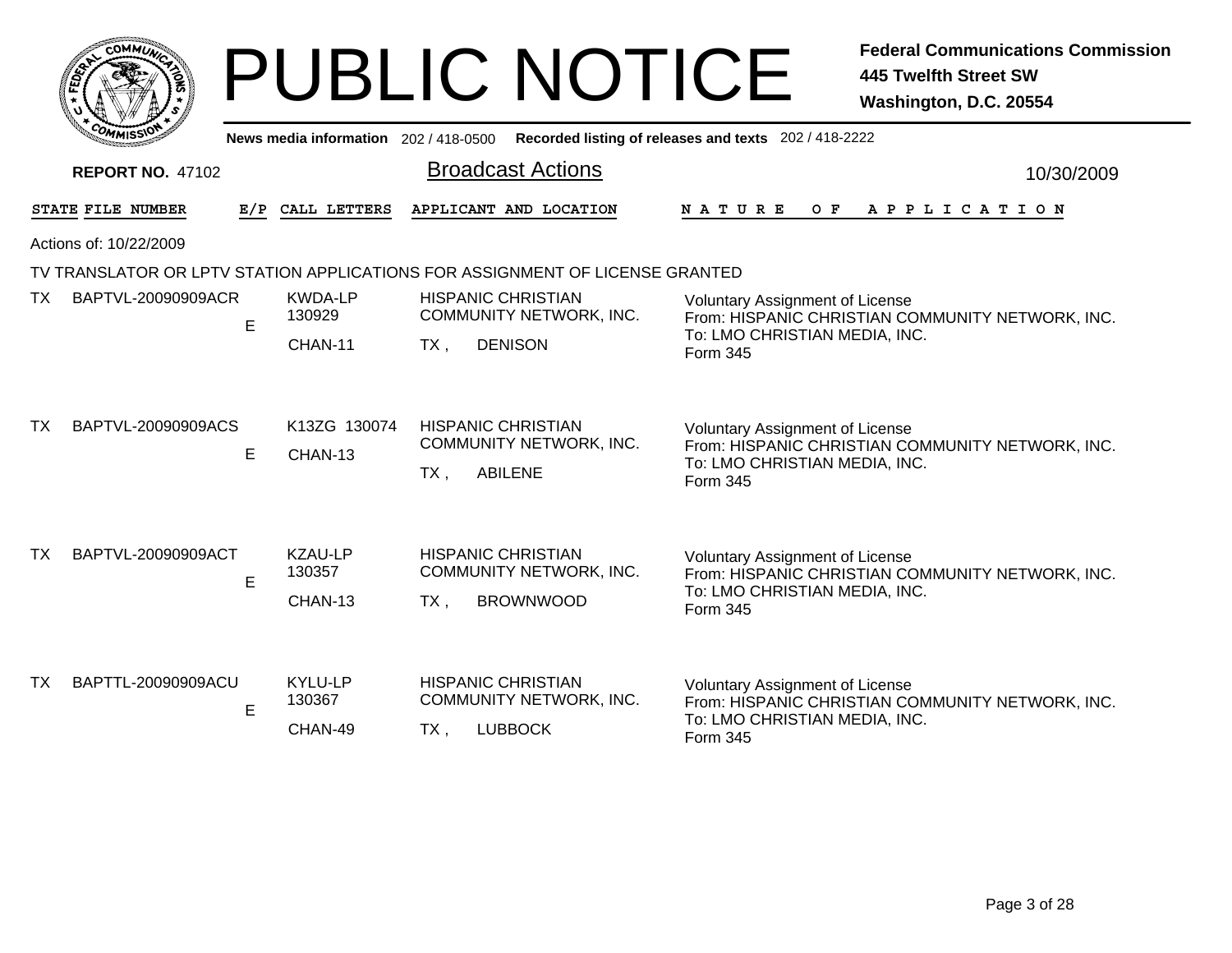|      | $c_{\mathbf{O}}$ | <b>MMUNA</b> |        |
|------|------------------|--------------|--------|
| ន្មិ |                  |              | ્<br>蒚 |
|      |                  |              |        |
|      | COM              | MISS<br>mua  |        |

MI

## PUBLIC NOTICE **Federal Communications Commission 445 Twelfth Street SW Washington, D.C. 20554**

**News media information** 202 / 418-0500**Recorded listing of releases and texts** 202 / 418-2222

|    | <b>REPORT NO. 47102</b>                                   |  |                  |                                              |                                                                                      |  |                                                                                      |             |  |  |  |  |     |  |  |  | 10/30/2009 |  |                       |
|----|-----------------------------------------------------------|--|------------------|----------------------------------------------|--------------------------------------------------------------------------------------|--|--------------------------------------------------------------------------------------|-------------|--|--|--|--|-----|--|--|--|------------|--|-----------------------|
|    | STATE FILE NUMBER                                         |  | E/P CALL LETTERS |                                              | APPLICANT AND LOCATION                                                               |  |                                                                                      | N A T U R E |  |  |  |  | O F |  |  |  |            |  | A P P L I C A T I O N |
|    | Actions of: 10/23/2009                                    |  |                  |                                              |                                                                                      |  |                                                                                      |             |  |  |  |  |     |  |  |  |            |  |                       |
|    | CLASS A TV APPLICATIONS FOR ASSIGNMENT OF LICENSE GRANTED |  |                  |                                              |                                                                                      |  |                                                                                      |             |  |  |  |  |     |  |  |  |            |  |                       |
| MI | BALTTA-20090827AAP<br>E                                   |  | WMKG-CA<br>33869 | <b>KELLEY ENTERPRISES OF</b><br>MUSKEGON INC |                                                                                      |  | <b>Voluntary Assignment of License</b><br>From: KELLEY ENTERPRISES OF MUSKEGON, INC. |             |  |  |  |  |     |  |  |  |            |  |                       |
|    |                                                           |  | CHAN-38          | MI.                                          | <b>MUSKEGON</b>                                                                      |  | To: BAG LLC<br>Form 314                                                              |             |  |  |  |  |     |  |  |  |            |  |                       |
|    |                                                           |  |                  |                                              |                                                                                      |  |                                                                                      |             |  |  |  |  |     |  |  |  |            |  |                       |
|    |                                                           |  |                  |                                              | DIGITAL TRANSI ATOR OR DIGITAL I PTV APPLICATIONS FOR ASSIGNMENT OF LICENSE GRANTED. |  |                                                                                      |             |  |  |  |  |     |  |  |  |            |  |                       |

### BITAL TRANSLATOR OR DIGITAL LPTV APPLICATIO

| МΙ | BAPDTL-20090827AAQ | WMKG-LD | <b>KELLEY ENTERPRISES OF</b> |
|----|--------------------|---------|------------------------------|
|    |                    | 168800  | <b>MUSKEGON INC</b>          |

- CHAN-49E
- , MUSKEGON  $MI$ . MUSKEGON INC

Voluntary Assignment of License From: KELLEY ENTERPRISES OF MUSKEGON, INC. To: BAG LLCForm 314

### Actions of: 10/26/2009

DIGITAL TV APPLICATIONS FOR MINOR CHANGE TO A LICENSED FACILITY GRANTED

| NM | BPEDT-20090827ACA | KNMD-TV<br>84215 | THE REGENTS OF THE<br><b>UNIVERSITY</b> |                 | Minor change in licensed facilities, callsign KNMD-TV. |
|----|-------------------|------------------|-----------------------------------------|-----------------|--------------------------------------------------------|
|    |                   | CHAN-8           | NM                                      | <b>SANTA FE</b> |                                                        |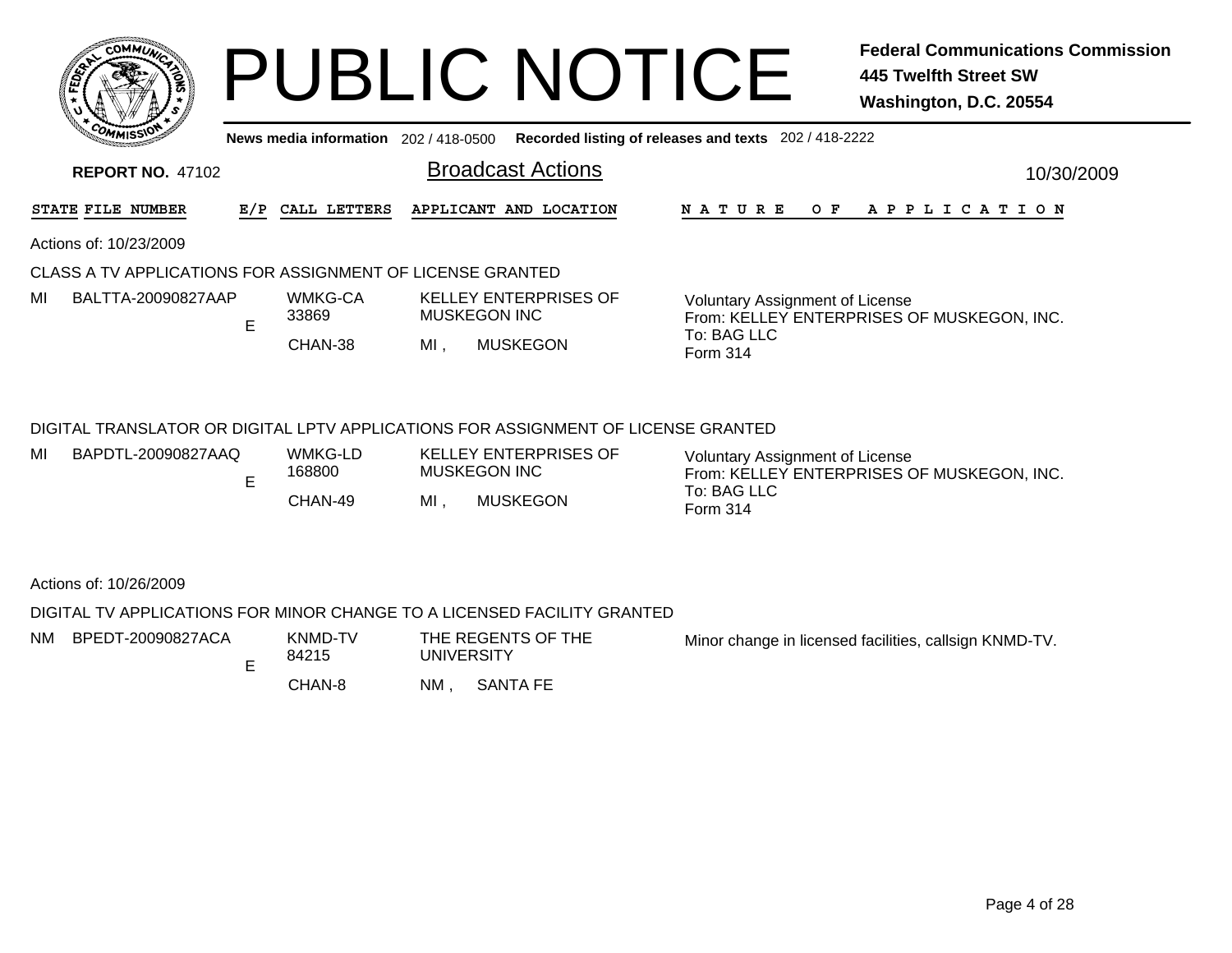| COMMUL                                                                              |     | News media information 202 / 418-0500 |     | <b>PUBLIC NOTICE</b><br>Recorded listing of releases and texts 202 / 418-2222  |                                                                                                           |     | <b>Federal Communications Commission</b><br>445 Twelfth Street SW<br>Washington, D.C. 20554                                                                                   |  |  |  |
|-------------------------------------------------------------------------------------|-----|---------------------------------------|-----|--------------------------------------------------------------------------------|-----------------------------------------------------------------------------------------------------------|-----|-------------------------------------------------------------------------------------------------------------------------------------------------------------------------------|--|--|--|
| <b>REPORT NO. 47102</b>                                                             |     |                                       |     | <b>Broadcast Actions</b>                                                       |                                                                                                           |     | 10/30/2009                                                                                                                                                                    |  |  |  |
| STATE FILE NUMBER                                                                   | E/P | CALL LETTERS                          |     | APPLICANT AND LOCATION                                                         | <b>NATURE</b>                                                                                             | O F | A P P L I C A T I O N                                                                                                                                                         |  |  |  |
| Actions of: 10/26/2009                                                              |     |                                       |     |                                                                                |                                                                                                           |     |                                                                                                                                                                               |  |  |  |
| FM STATION APPLICATIONS FOR ASSIGNMENT OF LICENSE GRANTED                           |     |                                       |     |                                                                                |                                                                                                           |     |                                                                                                                                                                               |  |  |  |
| BALH-20090909AAG<br>GA.                                                             | E.  | <b>WPNG 78442</b><br>101.9 MHZ        | GA. | KM RADIO OF PEARSON, L.L.C.<br><b>PEARSON</b>                                  | Voluntary Assignment of License<br>From: KM RADIO OF PEARSON, LLC<br>To: BROADCAST SOUTH, LLC<br>Form 314 |     |                                                                                                                                                                               |  |  |  |
| FM STATION APPLICATIONS FOR ASSIGNMENT OF PERMIT GRANTED<br>BAPED-20090826ACE<br>OH | E.  | <b>WHRQ 172338</b><br>88.1 MHZ        | OH, | PORT CLINTON KNIGHTS OF<br><b>COLUMBUS HOME ASSOCIATION</b><br><b>SANDUSKY</b> | <b>RADIO</b><br>Form 314                                                                                  |     | Voluntary Assignment of Construction Permit, as amended<br>From: PORT CLINTON KNIGHTS OF COLUMBUS HOME ASSOCIATION<br>To: OUR LADY OF GUADALUPE RADIO, INC., DBA ANNUNCIATION |  |  |  |

#### FM TRANSLATOR APPLICATIONS FOR ASSIGNMENT OF LICENSE GRANTED

| MI | BALFT-20090909ABO | <b>W224BY</b><br>144207<br>92.7 MHZ | <b>HORIZON CHRISTIAN</b><br><b>FELLOWSHIP</b><br><b>BRONSON</b><br>MI   | <b>Voluntary Assignment of License</b><br>From: HORIZON CHRISTIAN FELLOWSHIP<br>To: SWICK BROADCASTING COMPANY, INC.<br>Form 345 |
|----|-------------------|-------------------------------------|-------------------------------------------------------------------------|----------------------------------------------------------------------------------------------------------------------------------|
| MI | BALFT-20090909ABP | W261BP<br>153170<br>100.1 MHZ       | <b>HORIZON CHRISTIAN</b><br><b>FELLOWSHIP</b><br><b>HILLSDALE</b><br>МI | <b>Voluntary Assignment of License</b><br>From: HORIZON CHRISTIAN FELLOWSHIP<br>To: SWICK BROADCASTING COMPANY, INC.<br>Form 345 |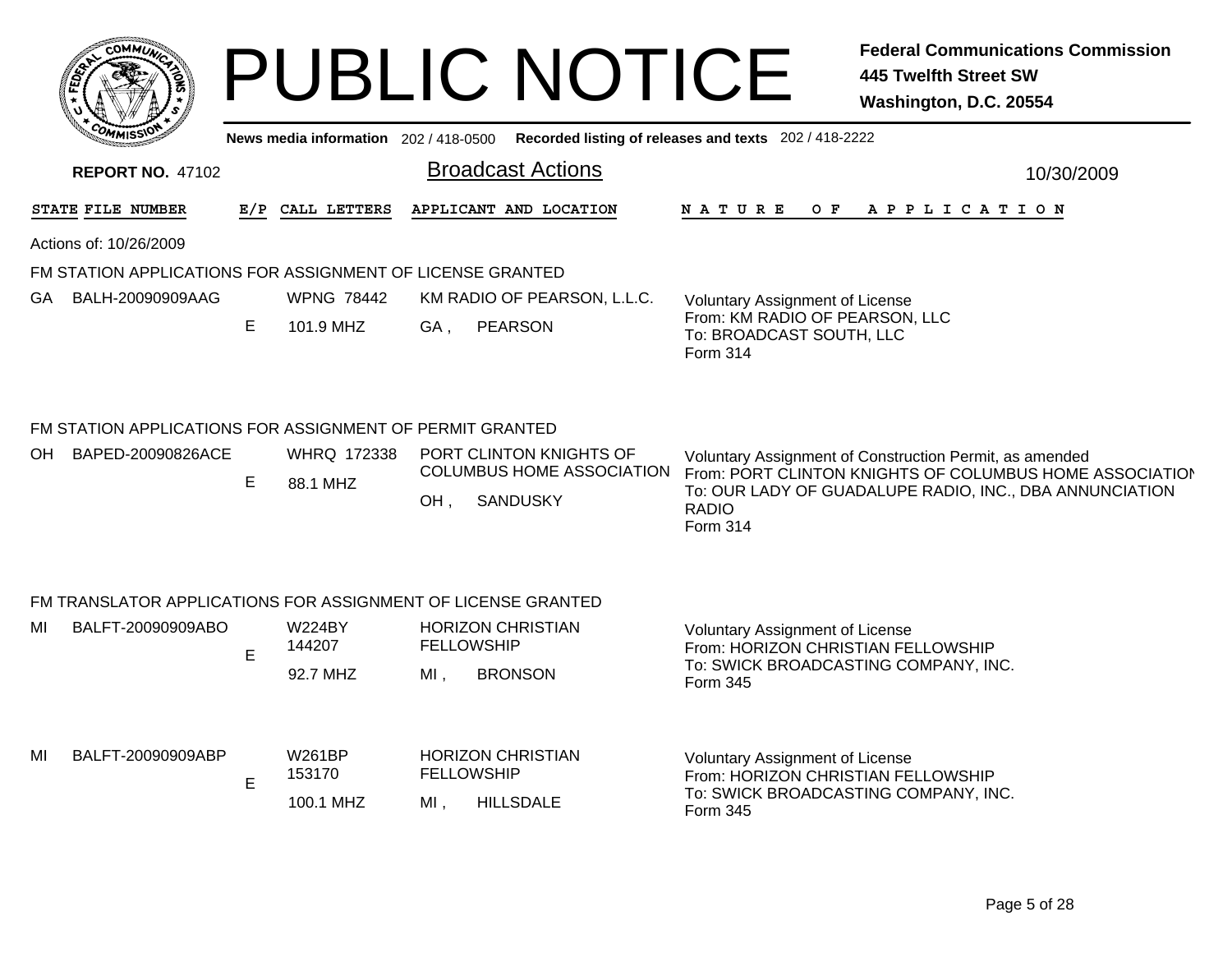|     |                                                    |             |                                       | <b>PUBLIC NOTICE</b>                                           | <b>Federal Communications Commission</b><br><b>445 Twelfth Street SW</b><br>Washington, D.C. 20554 |
|-----|----------------------------------------------------|-------------|---------------------------------------|----------------------------------------------------------------|----------------------------------------------------------------------------------------------------|
|     |                                                    |             | News media information 202 / 418-0500 |                                                                | Recorded listing of releases and texts 202 / 418-2222                                              |
|     | <b>REPORT NO. 47102</b>                            |             |                                       | <b>Broadcast Actions</b>                                       | 10/30/2009                                                                                         |
|     | STATE FILE NUMBER                                  | E/P         | CALL LETTERS                          | APPLICANT AND LOCATION                                         | <b>NATURE</b><br>O F<br>APPLICATION                                                                |
|     | Actions of: 10/27/2009                             |             |                                       |                                                                |                                                                                                    |
|     | DIGITAL TV APPLICATIONS FOR CP EXTENSION DISMISSED |             |                                       |                                                                |                                                                                                    |
| ΙA  | BEPCDT-20090603AAI                                 |             | <b>KDMI 78915</b>                     | KDMI LICENSE, LLC                                              | Extension of time to complete digital construction permit:                                         |
|     |                                                    | E           | CHAN-19                               | <b>DES MOINES</b><br>$IA$ ,                                    | BMPCDT-20090423ABJ                                                                                 |
| WI  | BEPCDT-20090603AAJ                                 | $\mathsf E$ | WWAZ-TV<br>60571<br>CHAN-44           | <b>WWAZ LICENSE, LLC</b><br>WI.<br>FOND DU LAC                 | Extension of time to complete digital construction permit:<br>BMPCDT-20040209ABG                   |
| МO  | BEPCDT-20090723ADR                                 | Е           | <b>KSNF 67766</b><br>CHAN-46          | NEXSTAR BROADCASTING, INC.<br>$MO$ ,<br><b>JOPLIN</b>          | Extension of time to complete digital construction permit:<br>BMPCDT-20070125ACP                   |
| WI  | BEPCDT-20090724AAC                                 | Е           | <b>WBIJ 81503</b><br>CHAN-12          | SELENKA COMMUNICATIONS,<br><b>LLC</b><br><b>CRANDON</b><br>WI. | Extension of time to complete digital construction permit:<br>BPCDT-20080618ATL                    |
| CO. | BEPCDT-20090731AFA                                 | E           | KCDO-TV<br>63158<br>CHAN-23           | CHANNEL 20 TV COMPANY<br><b>STERLING</b><br>CO.                | Extension of time to complete digital construction permit:<br>BMPCDT-20080602AJL                   |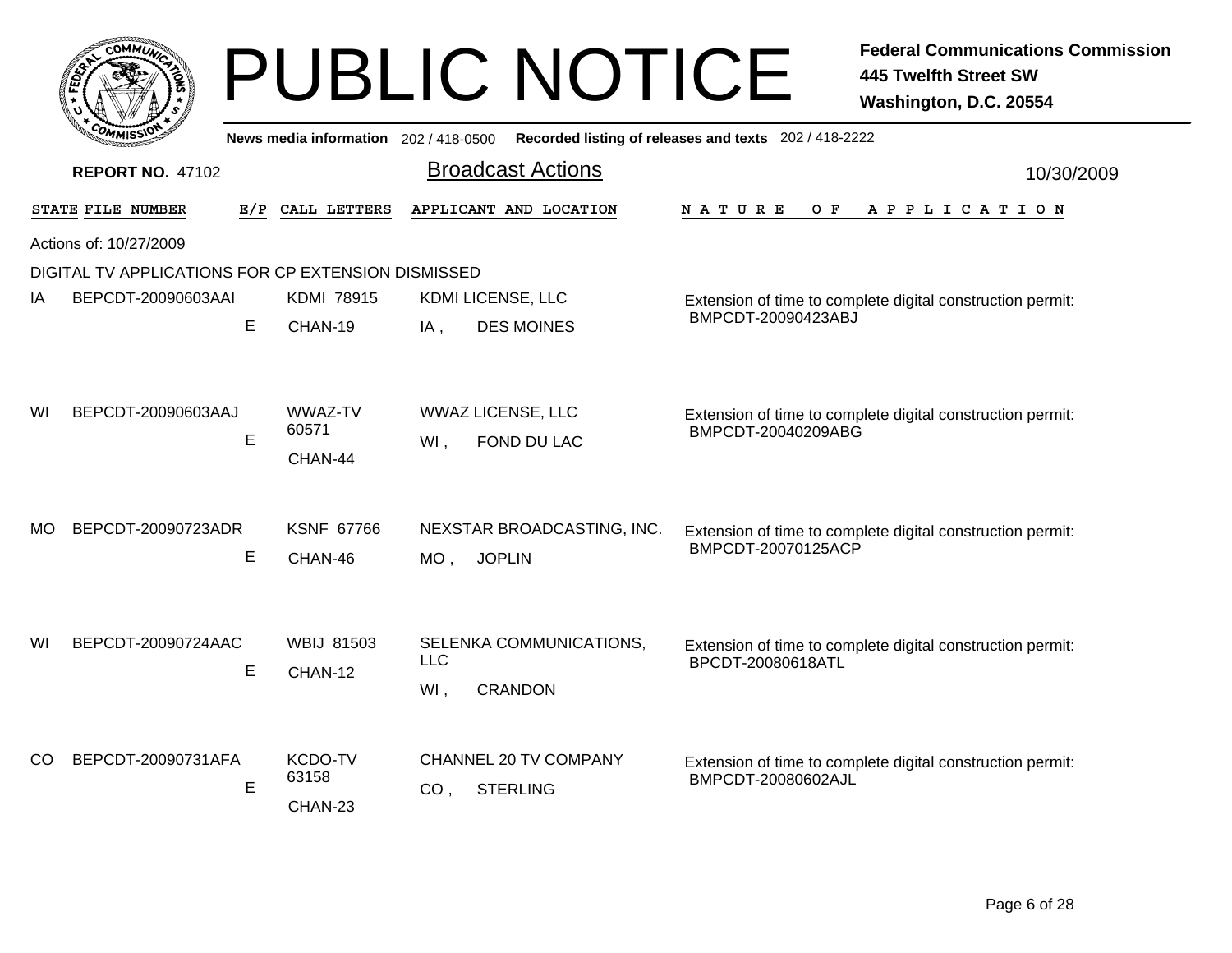| COMMUN |                                             |                                                                                           |                                                                    |                                                                                             | <b>Federal Communications Commission</b><br><b>445 Twelfth Street SW</b><br>Washington, D.C. 20554 |
|--------|---------------------------------------------|-------------------------------------------------------------------------------------------|--------------------------------------------------------------------|---------------------------------------------------------------------------------------------|----------------------------------------------------------------------------------------------------|
|        |                                             |                                                                                           |                                                                    |                                                                                             |                                                                                                    |
|        |                                             |                                                                                           | <b>Broadcast Actions</b>                                           |                                                                                             | 10/30/2009                                                                                         |
|        | E/P                                         | CALL LETTERS                                                                              | APPLICANT AND LOCATION                                             | N A T U R E<br>O F                                                                          | A P P L I C A T I O N                                                                              |
|        |                                             |                                                                                           |                                                                    |                                                                                             |                                                                                                    |
|        |                                             |                                                                                           |                                                                    |                                                                                             |                                                                                                    |
|        | E.                                          | KIDY 58560<br>CHAN-19                                                                     | BAYOU CITY BROADCASTING,<br><b>LLC</b><br><b>SAN ANGELO</b><br>TX, | BPCDT-19991029AFV                                                                           | Extension of time to complete digital construction permit:                                         |
|        | E                                           | <b>KNRR 55362</b><br>CHAN-12                                                              | RED RIVER BROADCAST CO.,<br>LLC<br>$ND$ ,<br><b>PEMBINA</b>        | BPCDT-20080520ACJ                                                                           | Extension of time to complete digital construction permit:                                         |
|        | Е                                           | KCEB 83913<br>CHAN-51                                                                     | ESTES BROADCASTING, INC.<br><b>LONGVIEW</b><br>TX,                 | BMPCDT-20081118AAA                                                                          | Extension of time to complete digital construction permit:                                         |
|        | STATE FILE NUMBER<br>Actions of: 10/27/2009 | <b>REPORT NO. 47102</b><br>BEPCDT-20090804ABH<br>BEPCDT-20090806AAO<br>BEPCDT-20091009ADL |                                                                    | News media information 202 / 418-0500<br>DIGITAL TV APPLICATIONS FOR CP EXTENSION DISMISSED | <b>PUBLIC NOTICE</b><br>Recorded listing of releases and texts 202 / 418-2222                      |

FM TRANSLATOR APPLICATIONS FOR ASSIGNMENT OF PERMIT DISMISSED

| NC . | BAPFT-20090717ABW | W254AS<br>43226<br>98.7 MHZ | WRAL-FM. INC.<br>ΝC<br><b>LOUISBURG</b> | Voluntary Assignment of Construction Permit, as amended<br>From: CAPITOL BROADCASTING COMPANY, INC.<br>To: WRAL-FM. INC.<br>Form 345 |
|------|-------------------|-----------------------------|-----------------------------------------|--------------------------------------------------------------------------------------------------------------------------------------|
|      |                   |                             |                                         | DISMISSED AS MOOT AT THE REQUEST OF THE APPLICANTS                                                                                   |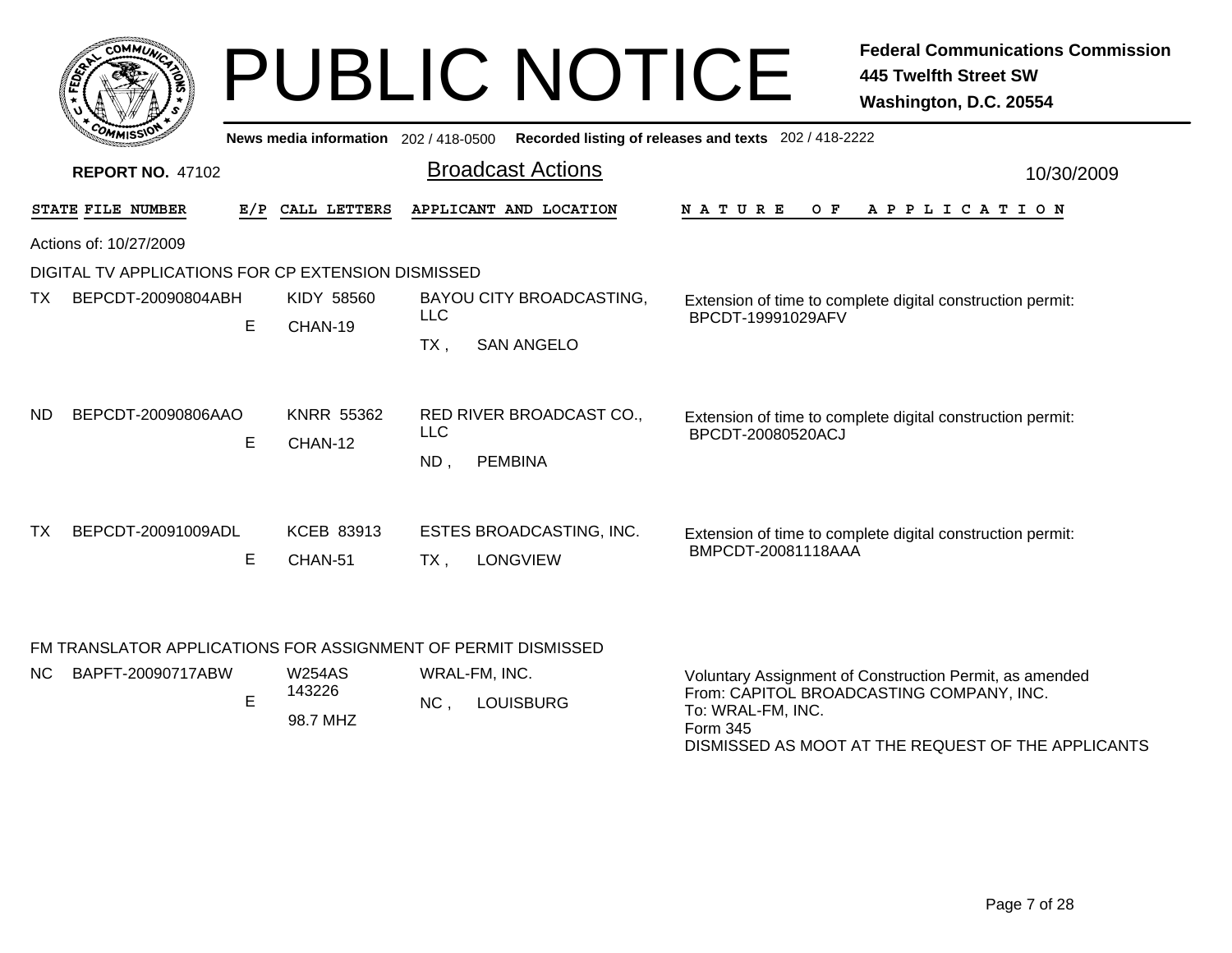| c.OMM17                                                |   |                               | <b>PUBLIC NOTICE</b><br><b>445 Twelfth Street SW</b><br>Washington, D.C. 20554                      | <b>Federal Communications Commission</b> |
|--------------------------------------------------------|---|-------------------------------|-----------------------------------------------------------------------------------------------------|------------------------------------------|
|                                                        |   |                               | News media information 202/418-0500 Recorded listing of releases and texts 202/418-2222             |                                          |
| <b>REPORT NO. 47102</b>                                |   |                               | <b>Broadcast Actions</b>                                                                            | 10/30/2009                               |
| STATE FILE NUMBER                                      |   | E/P CALL LETTERS              | APPLICANT AND LOCATION<br>N A T U R E<br>O F<br>A P P L I C A T I O N                               |                                          |
| Actions of: 10/27/2009                                 |   |                               |                                                                                                     |                                          |
|                                                        |   |                               | AM STATION APPLICATIONS FOR MINOR CHANGE TO A LICENSED FACILITY GRANTED                             |                                          |
| BP-20081121ALM<br>GA.                                  |   | <b>WJAT 54809</b>             | RADIOJONES, LLC<br>Minor change in licensed facilities.                                             |                                          |
|                                                        | E | 800 KHZ                       | <b>SWAINSBORO</b><br>GA,                                                                            |                                          |
| BP-20090819AEA<br>IL                                   | E | <b>WKTA 52909</b><br>1330 KHZ | POLNET COMMUNICATIONS,<br>Minor change in licensed facilities.<br>LTD.<br><b>EVANSTON</b><br>$IL$ , |                                          |
| AM STATION APPLICATIONS FOR DIRECT MEASUREMENT GRANTED |   |                               |                                                                                                     |                                          |
| BZ-20091015AEK<br>CТ                                   |   | <b>WREF 66327</b>             | THE BERKSHIRE<br><b>Direct Measurement</b>                                                          |                                          |
|                                                        | P | 850 KHZ                       | <b>BROADCASTING CORP.</b>                                                                           |                                          |
|                                                        |   |                               | CT,<br><b>RIDGEFIELD</b>                                                                            |                                          |
| BZ-20091019AGE<br>TN.                                  |   | <b>WLIV 70520</b>             | SUNNY BROADCASTING, G.P.                                                                            |                                          |
|                                                        | P | 920 KHZ                       | <b>Direct Measurement</b><br><b>LIVINGSTON</b>                                                      |                                          |
|                                                        |   |                               | TN.                                                                                                 |                                          |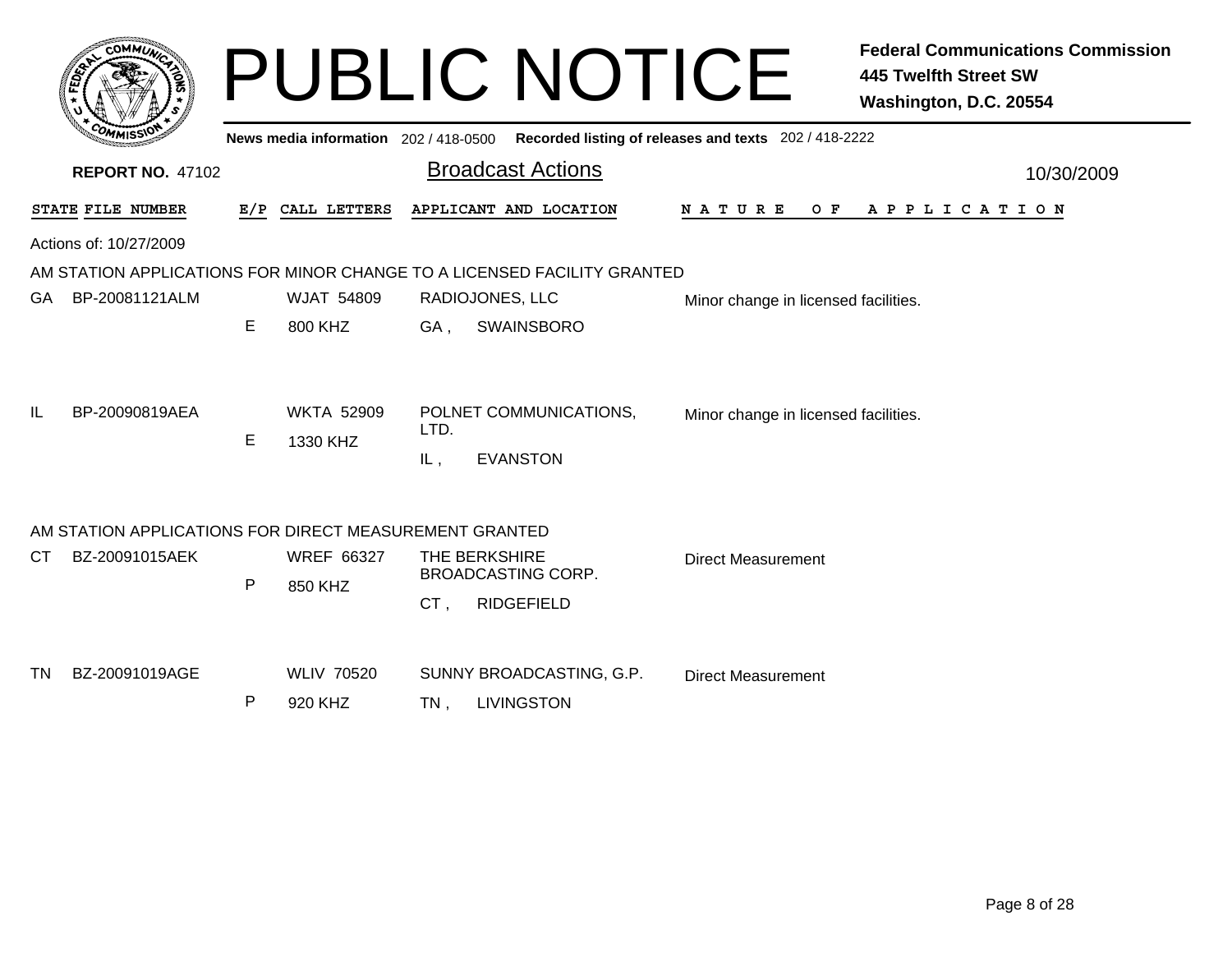|           | <b>COMMUL</b>                                           |   |                                     |                 | <b>PUBLIC NOTICE</b>                                                    |                                                                                                      | <b>Federal Communications Commission</b><br><b>445 Twelfth Street SW</b><br>Washington, D.C. 20554 |
|-----------|---------------------------------------------------------|---|-------------------------------------|-----------------|-------------------------------------------------------------------------|------------------------------------------------------------------------------------------------------|----------------------------------------------------------------------------------------------------|
|           |                                                         |   | News media information 202/418-0500 |                 |                                                                         | Recorded listing of releases and texts 202 / 418-2222                                                |                                                                                                    |
|           | <b>REPORT NO. 47102</b>                                 |   |                                     |                 | <b>Broadcast Actions</b>                                                |                                                                                                      | 10/30/2009                                                                                         |
|           | STATE FILE NUMBER                                       |   | E/P CALL LETTERS                    |                 | APPLICANT AND LOCATION                                                  | N A T U R E                                                                                          | OF APPLICATION                                                                                     |
|           | Actions of: 10/27/2009                                  |   |                                     |                 |                                                                         |                                                                                                      |                                                                                                    |
|           |                                                         |   |                                     |                 | FM BOOSTER APPLICATIONS FOR MINOR CHANGE TO A LICENSED FACILITY GRANTED |                                                                                                      |                                                                                                    |
| CO        | BPFTB-20091013AGQ                                       | E | KZMV-FM5<br>165719                  |                 | NRC BROADCASTING MOUNTAIN<br><b>GROUP, LLC</b>                          |                                                                                                      | Minor change in licensed facilities, callsign KZMV-FM5.                                            |
|           |                                                         |   | 106.3 MHZ                           | CO <sub>1</sub> | <b>DILLON</b>                                                           |                                                                                                      |                                                                                                    |
|           | FM BOOSTER APPLICATIONS FOR TRANSFER OF CONTROL GRANTED |   |                                     |                 |                                                                         |                                                                                                      |                                                                                                    |
| NV        | BTCFTB-20091021AAW                                      |   | KOAS-FM1                            |                 | RBG LAS VEGAS LICENSES, LLC                                             | <b>Voluntary Transfer of Control</b>                                                                 |                                                                                                    |
|           |                                                         | E | 132721<br>105.7 MHZ                 | NV,             | <b>HENDERSON</b>                                                        | <b>PARTNERSHIP</b><br>To: ATMOR PROPERTIES, INC.<br>Form 316                                         | From: GOLDMAN, SACHS & CO., A NEW YORK LIMITED                                                     |
| <b>NV</b> | BTCFTB-20091021AAX                                      | E | KVGS-FM1<br>132722<br>107.9 MHZ     | $NV$ ,          | RBG LAS VEGAS LICENSES, LLC<br><b>HENDERSON</b>                         | <b>Voluntary Transfer of Control</b><br><b>PARTNERSHIP</b><br>To: ATMOR PROPERTIES, INC.<br>Form 316 | From: GOLDMAN, SACHS & CO., A NEW YORK LIMITED                                                     |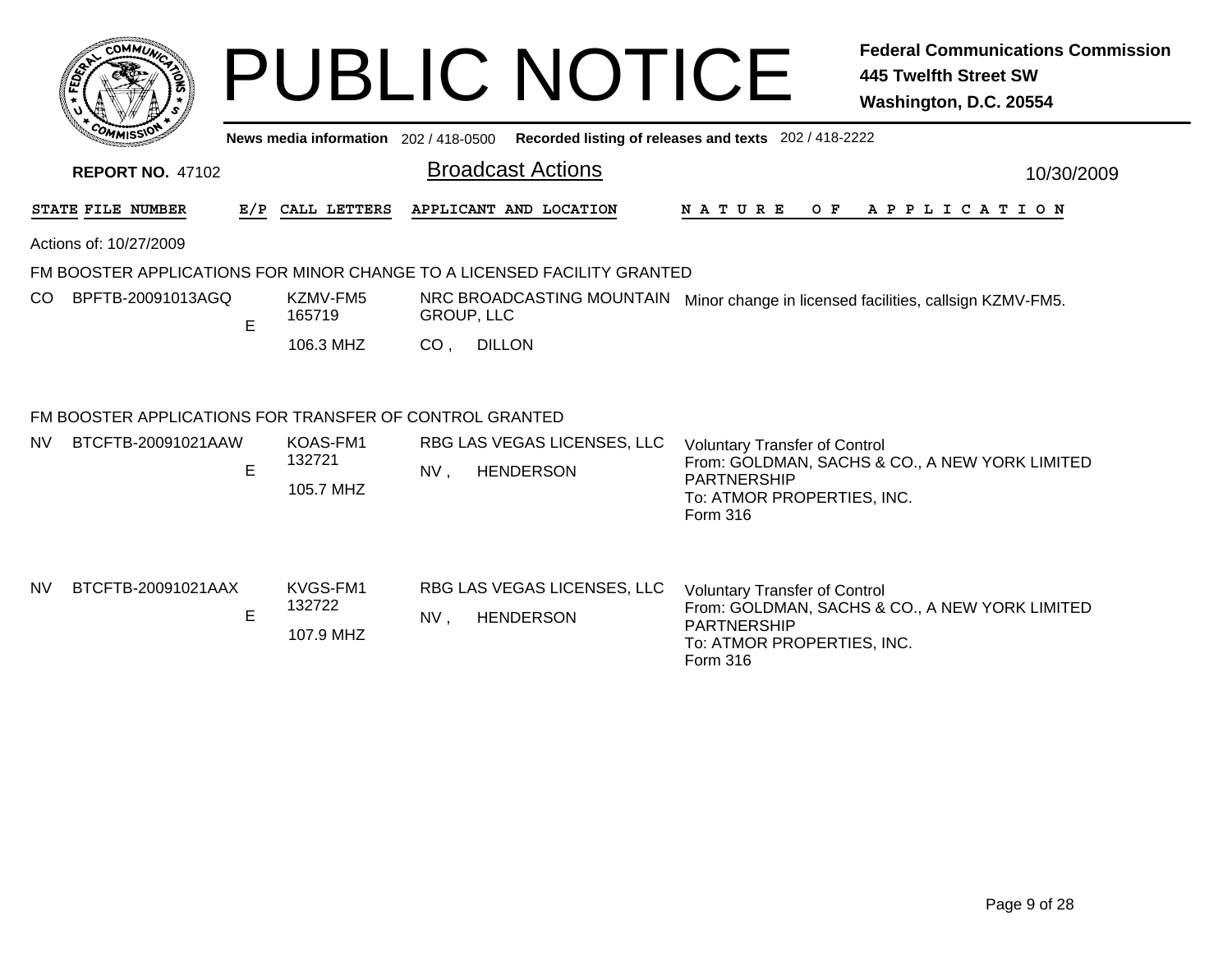|         | <b>MMUNT</b><br>$c_{\mathbf{O}}$ |    |
|---------|----------------------------------|----|
| Êç<br>c |                                  | ্ব |
|         |                                  |    |
|         | COM<br>MISS <sup>.</sup><br>---  |    |

**News media information** 202 / 418-0500**Recorded listing of releases and texts** 202 / 418-2222

| <b>REPORT NO. 47102</b>                                  |     |                                        | <b>Broadcast Actions</b>                                                           | 10/30/2009                                                                                              |  |  |  |
|----------------------------------------------------------|-----|----------------------------------------|------------------------------------------------------------------------------------|---------------------------------------------------------------------------------------------------------|--|--|--|
| STATE FILE NUMBER                                        | E/P | CALL LETTERS<br>APPLICANT AND LOCATION |                                                                                    | <b>NATURE</b><br>O F<br>A P P L I C A T I O N                                                           |  |  |  |
| Actions of: 10/27/2009                                   |     |                                        |                                                                                    |                                                                                                         |  |  |  |
| FM STATION APPLICATIONS FOR ASSIGNMENT OF PERMIT GRANTED |     |                                        |                                                                                    |                                                                                                         |  |  |  |
| BAPH-20090914ABV<br>MI                                   |     | WRAX 164247                            | RADIOACTIVE, LLC                                                                   | Voluntary Assignment of Construction Permit, as amended                                                 |  |  |  |
|                                                          | E   | 98.9 MHZ                               | WALHALLA<br>MI,                                                                    | From: RADIOACTIVE, LLC<br>To: BEAUBARK COMMUNICATIONS, LLC<br>Form 314<br><b>Granted With Condition</b> |  |  |  |
| FM STATION APPLICATIONS FOR LICENSE TO COVER GRANTED     |     |                                        |                                                                                    |                                                                                                         |  |  |  |
|                                                          | Е   | 88.5 MHZ                               | <b>DAVENPORT</b><br>IA,                                                            | Engineering Amendment filed 10/19/2009                                                                  |  |  |  |
| BLH-20091009ADP<br>WA.                                   | E   | <b>KORD-FM</b><br>16726                | <b>GAP BROADCASTING TRI-CITIES</b><br>LICENSE, LLC                                 | License to cover.                                                                                       |  |  |  |
| BLED-20091009AEF<br>CA                                   | Е   | KBLV 122216<br>88.7 MHZ                | <b>EDUCATIONAL MEDIA</b><br><b>FOUNDATION</b>                                      | License to cover.                                                                                       |  |  |  |
| BLED-20090921AAX<br>IA                                   |     | KALA 62090<br>102.7 MHZ                | <b>ST. AMBROSE COLLEGE</b><br><b>RICHLAND</b><br>WA,<br><b>TEHACHAPI</b><br>$CA$ , | License to cover.                                                                                       |  |  |  |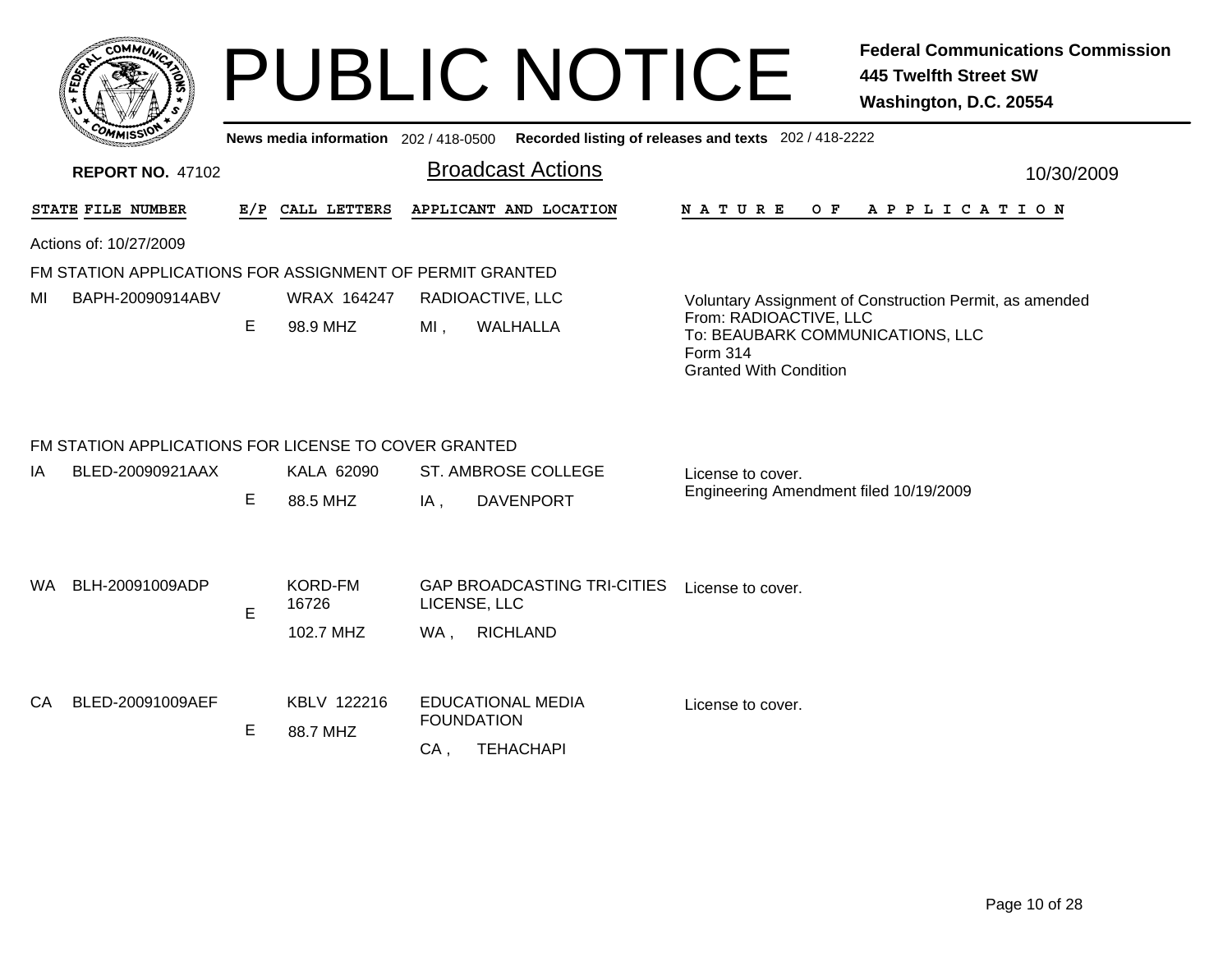|    | <b>COMMUT</b>                                        |   |                                     |                     | <b>PUBLIC NOTICE</b>                                                            |                                                            | <b>Federal Communications Commission</b><br><b>445 Twelfth Street SW</b><br>Washington, D.C. 20554 |
|----|------------------------------------------------------|---|-------------------------------------|---------------------|---------------------------------------------------------------------------------|------------------------------------------------------------|----------------------------------------------------------------------------------------------------|
|    |                                                      |   | News media information 202/418-0500 |                     |                                                                                 | Recorded listing of releases and texts 202 / 418-2222      |                                                                                                    |
|    | <b>REPORT NO. 47102</b>                              |   |                                     |                     | <b>Broadcast Actions</b>                                                        |                                                            | 10/30/2009                                                                                         |
|    | STATE FILE NUMBER                                    |   | E/P CALL LETTERS                    |                     | APPLICANT AND LOCATION                                                          | N A T U R E                                                | OF APPLICATION                                                                                     |
|    | Actions of: 10/27/2009                               |   |                                     |                     |                                                                                 |                                                            |                                                                                                    |
|    | FM STATION APPLICATIONS FOR LICENSE TO COVER GRANTED |   |                                     |                     |                                                                                 |                                                            |                                                                                                    |
|    | WA BLH-20091015ABA                                   |   | KYSN 63883                          |                     | <b>CCR-WENATCHEE IV, LLC</b>                                                    | License to cover.                                          |                                                                                                    |
|    |                                                      | E | 97.7 MHZ                            |                     | WA, EAST WENATCHEE                                                              |                                                            |                                                                                                    |
|    |                                                      |   |                                     |                     |                                                                                 |                                                            |                                                                                                    |
| ТX | BLH-20091016ABW                                      |   | KRGX 164194                         | <b>JAMES FALCON</b> |                                                                                 |                                                            |                                                                                                    |
|    |                                                      | Е | 95.1 MHZ                            |                     |                                                                                 | License to cover.                                          |                                                                                                    |
|    |                                                      |   |                                     | TX ,                | <b>RIO GRANDE CITY</b>                                                          |                                                            |                                                                                                    |
|    |                                                      |   |                                     |                     |                                                                                 |                                                            |                                                                                                    |
| AL | BLH-20091020ABQ                                      |   | <b>WGZZ 15283</b>                   |                     | AUBURN NETWORK, INC.                                                            | License to cover.                                          |                                                                                                    |
|    |                                                      | Е | 100.3 MHZ                           | AL,                 | WAVERLY                                                                         |                                                            |                                                                                                    |
|    |                                                      |   |                                     |                     |                                                                                 |                                                            |                                                                                                    |
|    |                                                      |   |                                     |                     |                                                                                 |                                                            |                                                                                                    |
|    |                                                      |   |                                     |                     | FM STATION APPLICATIONS FOR MINOR MODIFICATION TO A CONSTRUCTION PERMIT GRANTED |                                                            |                                                                                                    |
| СA | BMPH-20090930ANA                                     |   | KSIQ 63471                          |                     | CCR-BRAWLEY IV, LLC                                                             | Mod of CP to chg<br>Engineering Amendment filed 10/21/2009 |                                                                                                    |
|    |                                                      | Е | 96.1 MHZ                            | CA,                 | <b>BRAWLEY</b>                                                                  |                                                            |                                                                                                    |
|    |                                                      |   |                                     |                     |                                                                                 |                                                            |                                                                                                    |
| мт | BMPH-20091019ABS                                     |   | KZXT 164302                         |                     | <b>ANDERSON RADIO</b>                                                           | Mod of CP to chg                                           |                                                                                                    |
|    |                                                      | E | 93.5 MHZ                            |                     | BROADCASTING, INC.                                                              |                                                            |                                                                                                    |
|    |                                                      |   |                                     | MT,                 | <b>EUREKA</b>                                                                   |                                                            |                                                                                                    |
|    |                                                      |   |                                     |                     |                                                                                 |                                                            |                                                                                                    |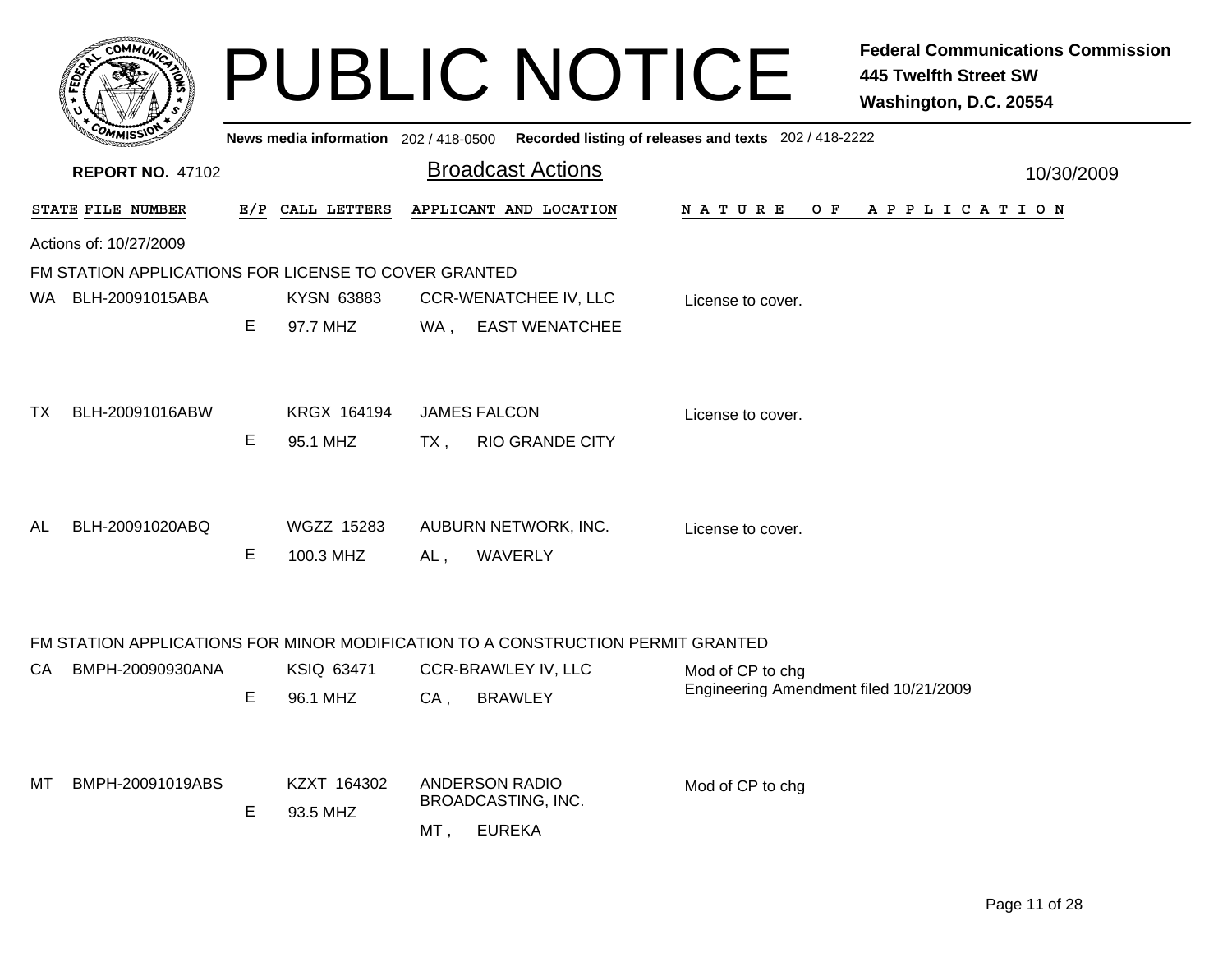|      |                                                         |    |                                | <b>PUBLIC NOTICE</b>                                                                        | <b>Federal Communications Commission</b><br><b>445 Twelfth Street SW</b><br>Washington, D.C. 20554                                                     |
|------|---------------------------------------------------------|----|--------------------------------|---------------------------------------------------------------------------------------------|--------------------------------------------------------------------------------------------------------------------------------------------------------|
|      |                                                         |    |                                | News media information 202 / 418-0500 Recorded listing of releases and texts 202 / 418-2222 |                                                                                                                                                        |
|      | <b>REPORT NO. 47102</b>                                 |    |                                | <b>Broadcast Actions</b>                                                                    | 10/30/2009                                                                                                                                             |
|      | STATE FILE NUMBER                                       |    | E/P CALL LETTERS               | APPLICANT AND LOCATION                                                                      | NATURE OF APPLICATION                                                                                                                                  |
|      | Actions of: 10/27/2009                                  |    |                                |                                                                                             |                                                                                                                                                        |
|      | FM STATION APPLICATIONS FOR TRANSFER OF CONTROL GRANTED |    |                                |                                                                                             |                                                                                                                                                        |
| AZ I | BTCH-20091021AAQ                                        | E  | <b>KEDJ 54944</b><br>103.9 MHZ | RBG PHOENIX LICENSES, LLC<br><b>GILBERT</b><br>AZ,                                          | <b>Voluntary Transfer of Control</b><br>From: GOLDMAN, SACHS & CO., A NEW YORK LIMITED<br>PARTNERSHIP<br>To: ATMOR PROPERTIES, INC.<br>Form 316        |
| AZ   | BTCH-20091021AAR                                        | E  | <b>KKFR 41462</b><br>98.3 MHZ  | RBG PHOENIX LICENSES, LLC<br><b>MAYER</b><br>AZ.                                            | <b>Voluntary Transfer of Control</b><br>From: GOLDMAN, SACHS & CO., A NEW YORK LIMITED<br>PARTNERSHIP<br>To: ATMOR PROPERTIES, INC.<br>Form 316        |
| AZ   | BTCH-20091021AAU                                        | Е  | <b>KVGS 25752</b><br>107.9 MHZ | RBG LAS VEGAS LICENSES, LLC<br>AZ,<br><b>MEADVIEW</b>                                       | <b>Voluntary Transfer of Control</b><br>From: GOLDMAN, SACHS & CO., A NEW YORK LIMITED<br>PARTNERSHIP<br>To: ATMOR PROPERTIES, INC.<br>Form 316        |
| AZ   | BTCH-20091021AAV                                        | E. | KOAS 25692<br>105.7 MHZ        | RBG LAS VEGAS LICENSES, LLC<br><b>DOLAN SPRINGS</b><br>AZ,                                  | <b>Voluntary Transfer of Control</b><br>From: GOLDMAN, SACHS & CO., A NEW YORK LIMITED<br>PARTNERSHIP<br>To: ATMOR PROPERTIES, INC.<br><b>Form 316</b> |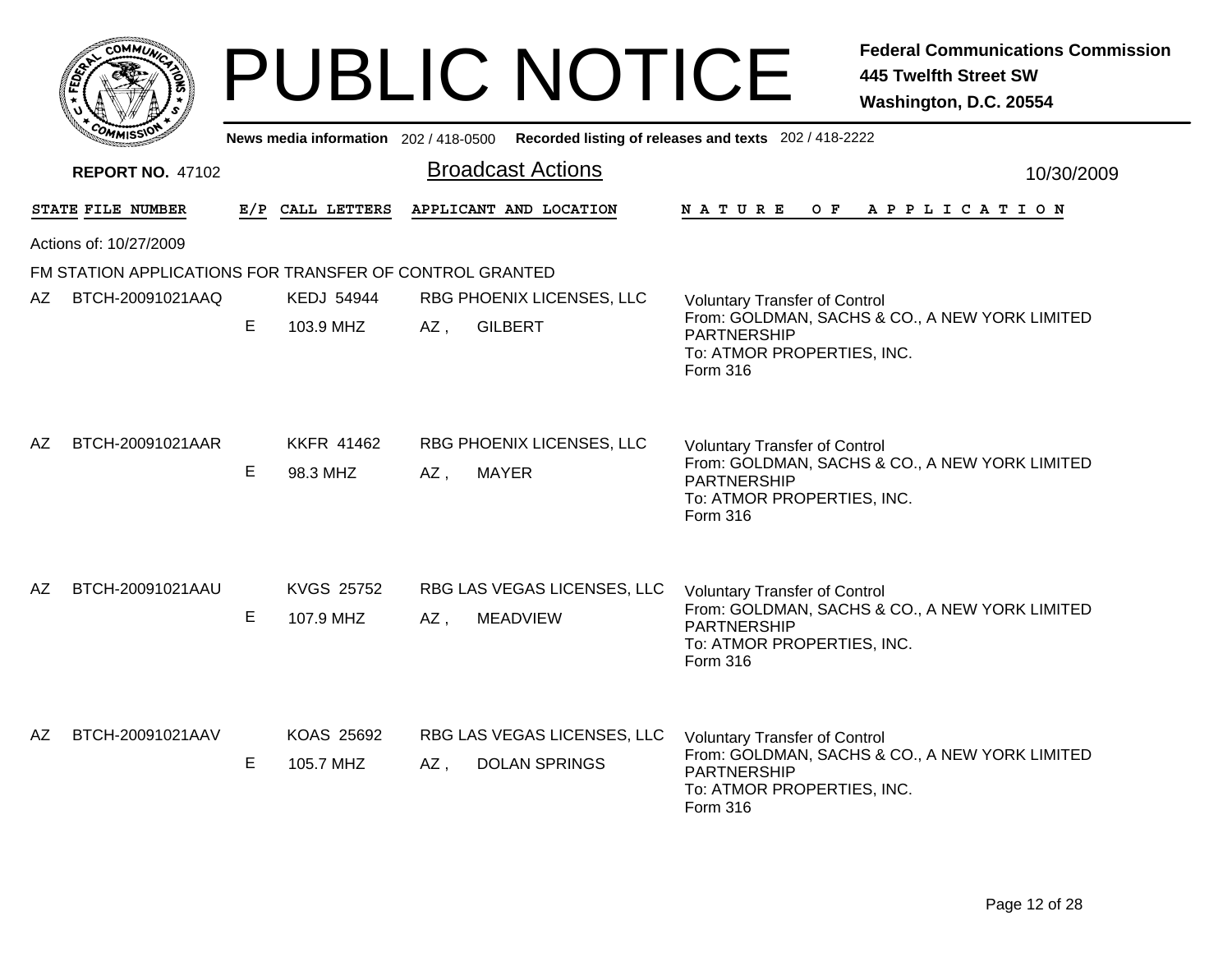|                                                              |                                                                                                                                        |                            | <b>PUBLIC NOTICE</b>                              | <b>Federal Communications Commission</b><br><b>445 Twelfth Street SW</b><br>Washington, D.C. 20554                          |  |  |  |  |  |  |
|--------------------------------------------------------------|----------------------------------------------------------------------------------------------------------------------------------------|----------------------------|---------------------------------------------------|-----------------------------------------------------------------------------------------------------------------------------|--|--|--|--|--|--|
| <b>REPORT NO. 47102</b>                                      | Recorded listing of releases and texts 202 / 418-2222<br>News media information 202/418-0500<br><b>Broadcast Actions</b><br>10/30/2009 |                            |                                                   |                                                                                                                             |  |  |  |  |  |  |
| STATE FILE NUMBER                                            |                                                                                                                                        | E/P CALL LETTERS           | APPLICANT AND LOCATION                            | A P P L I C A T I O N<br>N A T U R E<br>O F                                                                                 |  |  |  |  |  |  |
| Actions of: 10/27/2009                                       |                                                                                                                                        |                            |                                                   |                                                                                                                             |  |  |  |  |  |  |
| FM TRANSLATOR APPLICATIONS FOR ASSIGNMENT OF LICENSE GRANTED |                                                                                                                                        |                            |                                                   |                                                                                                                             |  |  |  |  |  |  |
| BALFT-20090911AAF<br>NY.                                     |                                                                                                                                        | W254BF 25008               | <b>CC LICENSES, LLC</b>                           | <b>Voluntary Assignment of License</b>                                                                                      |  |  |  |  |  |  |
|                                                              | E                                                                                                                                      | 98.7 MHZ                   | <b>ITHACA</b><br>$NY$ ,                           | From: CC LICENSES, LLC<br>To: SAGA COMMUNICATIONS OF NEW ENGLAND, LLC<br>Form 345                                           |  |  |  |  |  |  |
| BALFT-20090914AAU<br>NV.                                     | E.                                                                                                                                     | K288FS 144154<br>105.5 MHZ | ROCKWELL MANAGEMENT, LLC<br>NV,<br><b>PAHRUMP</b> | <b>Voluntary Assignment of License</b><br>From: ROCKWELL MANAGEMENT, LLC<br>To: ROCKWELL MEDIA FOUNDATION, INC.<br>Form 345 |  |  |  |  |  |  |
| FM TRANSLATOR APPLICATIONS FOR LICENSE TO COVER GRANTED      |                                                                                                                                        |                            |                                                   |                                                                                                                             |  |  |  |  |  |  |
| BLFT-20091013AAN<br>CO.                                      | E                                                                                                                                      | <b>K224DU</b><br>142150    | CEDAR COVE BROADCASTING,<br>INC.                  | License to cover.                                                                                                           |  |  |  |  |  |  |
|                                                              |                                                                                                                                        | 92.7 MHZ                   | <b>ESTES PARK</b><br>CO <sub>1</sub>              |                                                                                                                             |  |  |  |  |  |  |
| BLFT-20091014AAD<br>MI                                       |                                                                                                                                        | W212CK 89020               | LARRY LANGFORD, JR.                               |                                                                                                                             |  |  |  |  |  |  |
|                                                              | E.                                                                                                                                     | 90.3 MHZ                   | $MI$ ,<br><b>WAKELEE</b>                          | License to cover.                                                                                                           |  |  |  |  |  |  |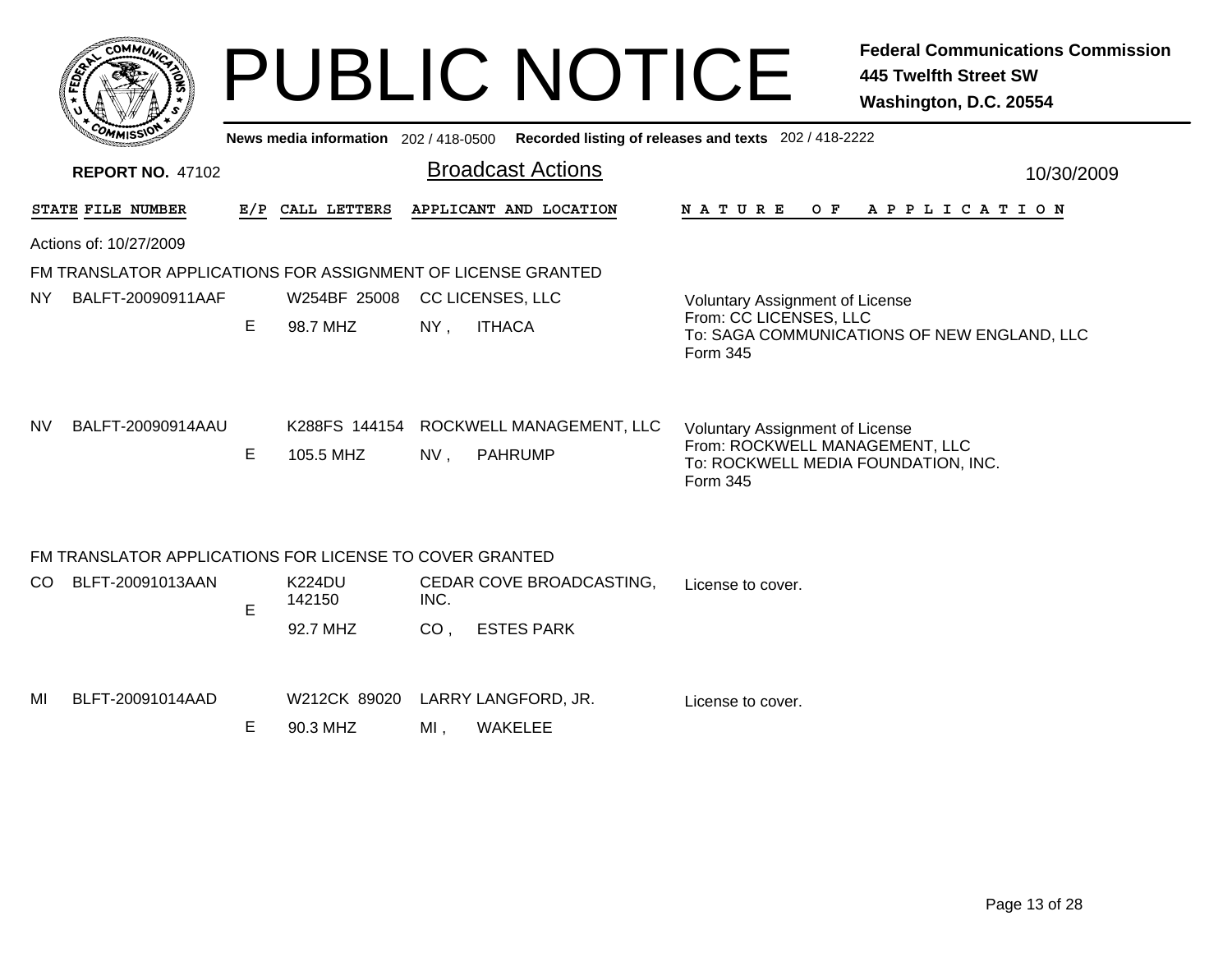|     |                         |     |                                       | <b>PUBLIC NOTICE</b>                                                       | <b>Federal Communications Commission</b><br><b>445 Twelfth Street SW</b><br>Washington, D.C. 20554 |
|-----|-------------------------|-----|---------------------------------------|----------------------------------------------------------------------------|----------------------------------------------------------------------------------------------------|
|     |                         |     | News media information $202/418-0500$ |                                                                            | Recorded listing of releases and texts 202 / 418-2222                                              |
|     | <b>REPORT NO. 47102</b> |     |                                       | <b>Broadcast Actions</b>                                                   | 10/30/2009                                                                                         |
|     | STATE FILE NUMBER       | E/P | CALL LETTERS                          | APPLICANT AND LOCATION                                                     | N A T U R E<br>O F<br>APPLICATION                                                                  |
|     | Actions of: 10/27/2009  |     |                                       |                                                                            |                                                                                                    |
|     |                         |     |                                       | FM TRANSLATOR APPLICATIONS FOR MINOR CHANGE TO A LICENSED FACILITY GRANTED |                                                                                                    |
| KY. | BPFT-20091022ABT        | E   | <b>W275BN</b><br>141969               | <b>B C BROADCASTING COMPANY,</b><br>INC.                                   | Minor change in licensed facilities, callsign W273BV.                                              |
|     |                         |     | 102.9 MHZ                             | <b>HAZARD</b><br>KY,                                                       |                                                                                                    |
| WI  | BPFT-20091022ACJ        | E   | <b>W243CM</b><br>155954<br>96.5 MHZ   | RESULTS BROADCASTING, INC.<br><b>CLINTONVILLE</b><br>WI,                   | Minor change in licensed facilities, callsign W243CM.                                              |
| PA  | BPFT-20091023AAW        | E   | <b>W231CD</b><br>153162<br>94.1 MHZ   | COLONIAL RADIO GROUP, INC.<br>PA,<br>PORT ALLEGANY                         | Minor change in licensed facilities, callsign W232BV.<br>Engineering Amendment filed 10/26/2009    |
| MТ  | BPFT-20091023ABC        | E   | K224DV 91451<br>92.7 MHZ              | <b>EDUCATIONAL MEDIA</b><br><b>FOUNDATION</b><br><b>KALISPELL</b><br>MT,   | Minor change in licensed facilities, callsign K208DI.                                              |
| HI  | BPFT-20091026ACI        | Е   | K244EF 151909<br>96.7 MHZ             | HOCHMAN HAWAII THREE, INC.<br><b>HONOLULU</b><br>$Hl$ ,                    | Minor change in licensed facilities, callsign K244EF.                                              |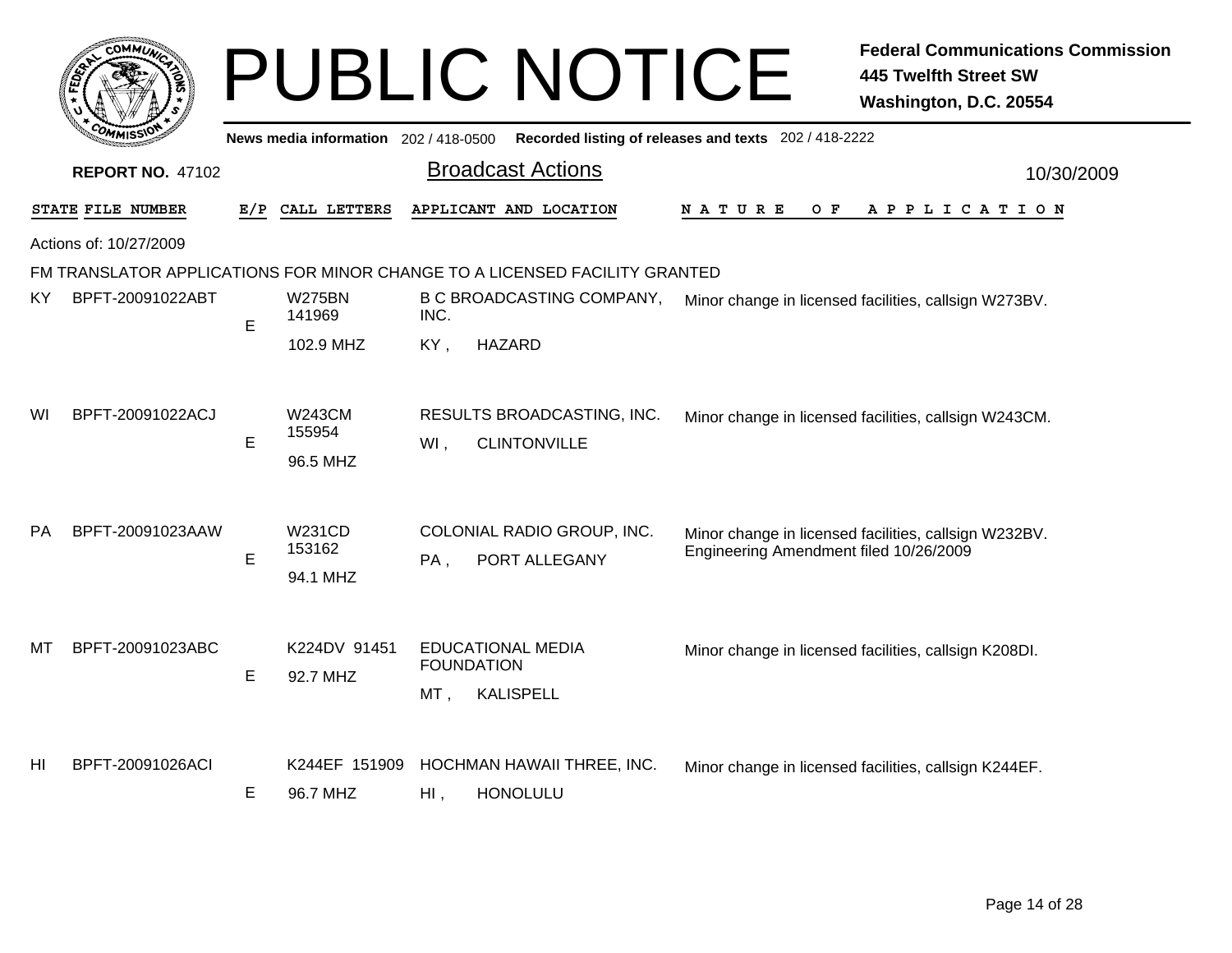|     | <b>COMMUT</b>           |     |                                      |        | <b>PUBLIC NOTICE</b>                                                       |                                                       | <b>Federal Communications Commission</b><br><b>445 Twelfth Street SW</b><br>Washington, D.C. 20554 |
|-----|-------------------------|-----|--------------------------------------|--------|----------------------------------------------------------------------------|-------------------------------------------------------|----------------------------------------------------------------------------------------------------|
|     |                         |     | News media information 202/418-0500  |        |                                                                            | Recorded listing of releases and texts 202 / 418-2222 |                                                                                                    |
|     | <b>REPORT NO. 47102</b> |     |                                      |        | <b>Broadcast Actions</b>                                                   |                                                       | 10/30/2009                                                                                         |
|     | STATE FILE NUMBER       | E/P | CALL LETTERS                         |        | APPLICANT AND LOCATION                                                     | N A T U R E<br>O F                                    | A P P L I C A T I O N                                                                              |
|     | Actions of: 10/27/2009  |     |                                      |        |                                                                            |                                                       |                                                                                                    |
|     |                         |     |                                      |        | FM TRANSLATOR APPLICATIONS FOR MINOR CHANGE TO A LICENSED FACILITY GRANTED |                                                       |                                                                                                    |
| SC. | BPFT-20091026ACN        | E   | <b>W235BK</b><br>147999              | INC.   | EDGEWATER BROADCASTING,                                                    |                                                       | Minor change in licensed facilities, callsign W237DO.                                              |
|     |                         |     | 94.9 MHZ                             | SC,    | <b>MARION</b>                                                              |                                                       |                                                                                                    |
| AL  | BPFT-20091026AEJ        | E   | <b>W242BW</b><br>150072<br>96.3 MHZ  | $AL$ , | RADIO ASSIST MINISTRY, INC.<br><b>EUFAULA</b>                              |                                                       | Minor change in licensed facilities, callsign W239BP.                                              |
| МA  | BPFT-20091026AEP        | E   | <b>W235BJ</b><br>146879<br>94.9 MHZ  | MA,    | RADIO ASSIST MINISTRY, INC.<br><b>GLOUCESTER</b>                           |                                                       | Minor change in licensed facilities, callsign W236BX.                                              |
| AL  | BPFT-20091026AER        | E   | <b>W270BW</b><br>148321<br>101.9 MHZ | AL,    | RADIO ASSIST MINISTRY, INC.<br><b>HALEYVILLE</b>                           |                                                       | Minor change in licensed facilities, callsign W270BW.                                              |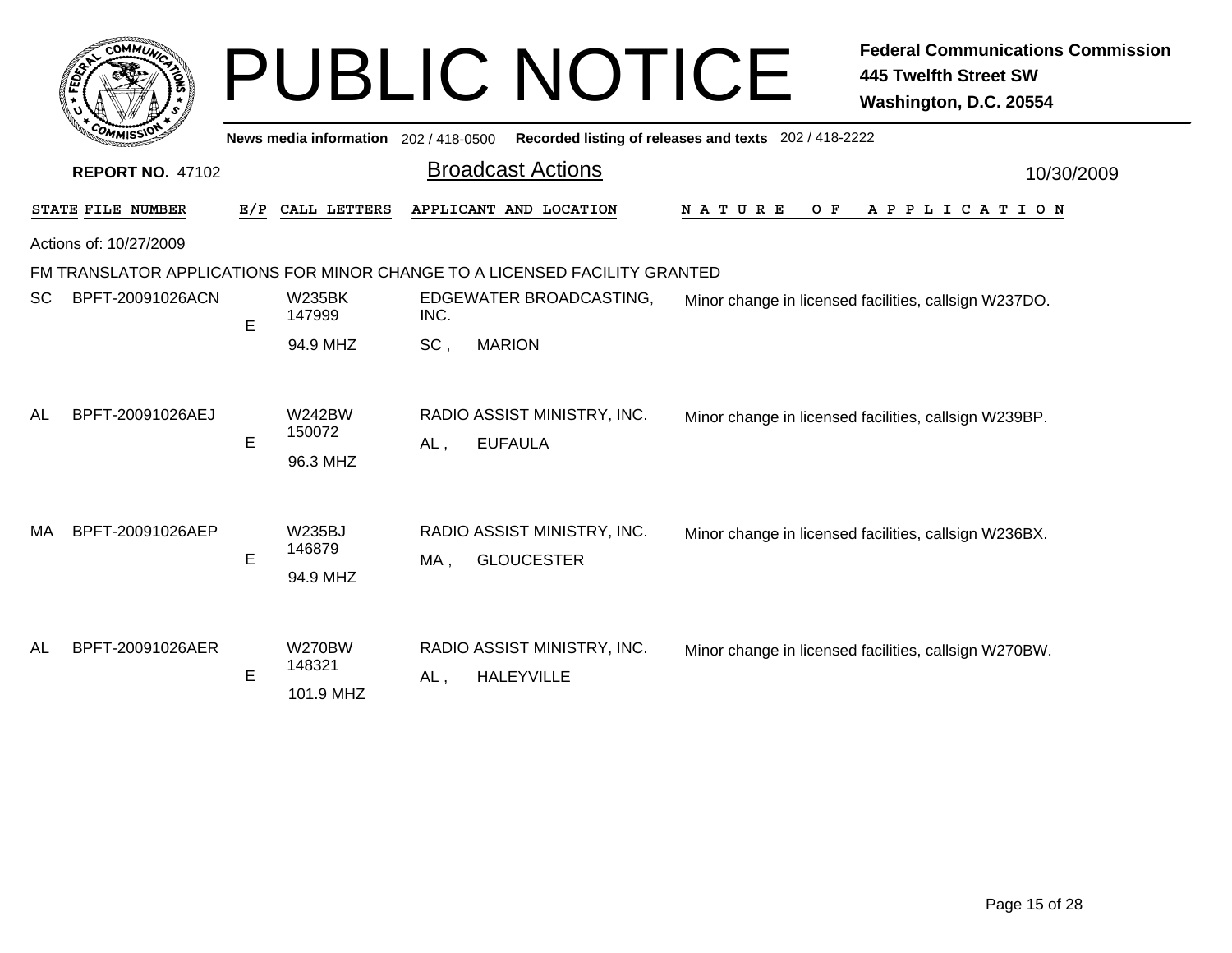|           | <b>COMMUT</b>           |     |                                     |                  | <b>PUBLIC NOTICE</b>                                                              |                                   |     | <b>Federal Communications Commission</b><br><b>445 Twelfth Street SW</b><br>Washington, D.C. 20554 |
|-----------|-------------------------|-----|-------------------------------------|------------------|-----------------------------------------------------------------------------------|-----------------------------------|-----|----------------------------------------------------------------------------------------------------|
|           |                         |     | News media information 202/418-0500 |                  | Recorded listing of releases and texts 202 / 418-2222                             |                                   |     |                                                                                                    |
|           | <b>REPORT NO. 47102</b> |     |                                     |                  | <b>Broadcast Actions</b>                                                          |                                   |     | 10/30/2009                                                                                         |
|           | STATE FILE NUMBER       | E/P | CALL LETTERS                        |                  | APPLICANT AND LOCATION                                                            | N A T U R E                       | O F | A P P L I C A T I O N                                                                              |
|           | Actions of: 10/27/2009  |     |                                     |                  | DIGITAL TRANSLATOR OR DIGITAL LPTV APPLICATIONS FOR DIGITAL FLASH CUT GRANTED     |                                   |     |                                                                                                    |
| TX.       | BDFCDTL-20090729ACK     | Е   | KTXE-LD 309<br>CHAN-38              | INC.<br>$TX$ ,   | BLUESTONE LICENSE HOLDINGS Minor change of callsign KTXE-LP.<br><b>SAN ANGELO</b> |                                   |     |                                                                                                    |
| <b>NM</b> | BDFCDTT-20090731AAU     | E   | K51DS-D<br>53897<br>CHAN-51         | NM.              | <b>KOAT HEARST-ARGYLE</b><br>TELEVISION, INC.<br><b>DEMING</b>                    | Minor change of callsign K51DS.   |     |                                                                                                    |
| VA.       | BDFCDTL-20090824AFH     | E   | WJHJ-LD<br>35137<br>CHAN-39         | JBS, INC.<br>VA, | NEWPORT NEWS, ETC.                                                                | Minor change of callsign WJHJ-LP. |     |                                                                                                    |
| <b>NY</b> | BDFCDTL-20090824AKI     | E   | WJKP-LD<br>128778<br>CHAN-39        | NY,              | VISION COMMUNICATONS, LLC<br><b>CORNING</b>                                       | Minor change of callsign WJKP-LP. |     |                                                                                                    |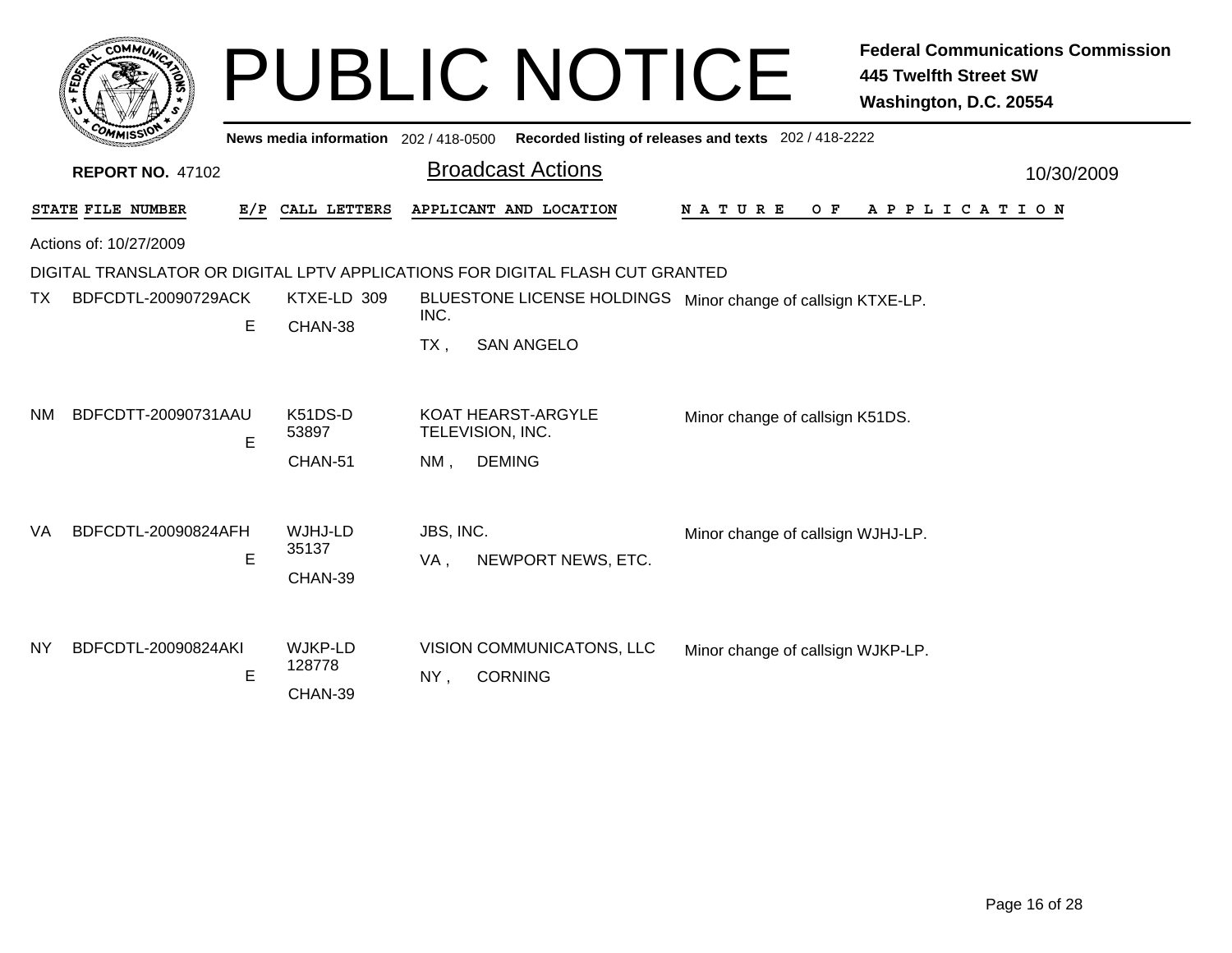|           | COMMUT                  |     |                                       |                | <b>PUBLIC NOTICE</b>                                                     |                                                       | <b>Federal Communications Commission</b><br>445 Twelfth Street SW<br>Washington, D.C. 20554 |
|-----------|-------------------------|-----|---------------------------------------|----------------|--------------------------------------------------------------------------|-------------------------------------------------------|---------------------------------------------------------------------------------------------|
|           |                         |     | News media information 202 / 418-0500 |                |                                                                          | Recorded listing of releases and texts 202 / 418-2222 |                                                                                             |
|           | <b>REPORT NO. 47102</b> |     |                                       |                | <b>Broadcast Actions</b>                                                 |                                                       | 10/30/2009                                                                                  |
|           | STATE FILE NUMBER       | E/P | CALL LETTERS                          |                | APPLICANT AND LOCATION                                                   | <b>NATURE</b><br>O F                                  | A P P L I C A T I O N                                                                       |
|           | Actions of: 10/27/2009  |     |                                       |                |                                                                          |                                                       |                                                                                             |
|           |                         |     |                                       |                | DIGITAL TRANSLATOR OR DIGITAL LPTV APPLICATIONS FOR CP EXTENSION GRANTED |                                                       |                                                                                             |
| <b>NY</b> | BEP-20091007ABB         |     | W60AO 44026                           |                | <b>MOUNTAIN LAKES PUBLIC</b>                                             |                                                       | Extension of time to complete digital construction permit:                                  |
|           |                         | E   | CHAN-46                               | <b>COUNCIL</b> | <b>TELECOMMUNICATIONS</b>                                                | BDISDTT-20060331AHW                                   |                                                                                             |
|           |                         |     |                                       | NY.            | PORT HENRY                                                               |                                                       |                                                                                             |
|           |                         |     |                                       |                |                                                                          |                                                       |                                                                                             |
| ID        | BEP-20091014AAF         |     | KYTL-LD                               |                | LOPES BROADCASTING OF TWIN                                               |                                                       | Extension of time to complete digital construction permit:                                  |
|           |                         | E   | 168216                                | FALLS, LLC     |                                                                          | BDCCDTL-20060921ACO                                   |                                                                                             |
|           |                         |     | CHAN-17                               | $ID$ .         | <b>TWIN FALLS</b>                                                        |                                                       |                                                                                             |
| OR.       | BEP-20091021ACA         |     | K <sub>27</sub> DO 35466              |                | NPG OF OREGON, INC.                                                      |                                                       | Extension of time to complete digital construction permit:                                  |
|           |                         | E   | CHAN-27                               | OR,            | BEND, ETC.                                                               | BDFCDTA-20060703ACY                                   |                                                                                             |
|           |                         |     |                                       |                |                                                                          |                                                       |                                                                                             |

### DIGITAL TRANSLATOR OR DIGITAL LPTV APPLICATIONS FOR LICENSE TO COVER GRANTED

| CA – | BLDTT-20081106AAA | K45GQ-D<br>28594 | INDIAN WELLS VALLEY TV<br>BOOSTER, INC. | License to cover construction permit no: BDFCDTT-20051011AAX,<br>callsign K45GQ. |
|------|-------------------|------------------|-----------------------------------------|----------------------------------------------------------------------------------|
|      |                   | CHAN-45          | <b>RIDGECREST</b><br>CA                 |                                                                                  |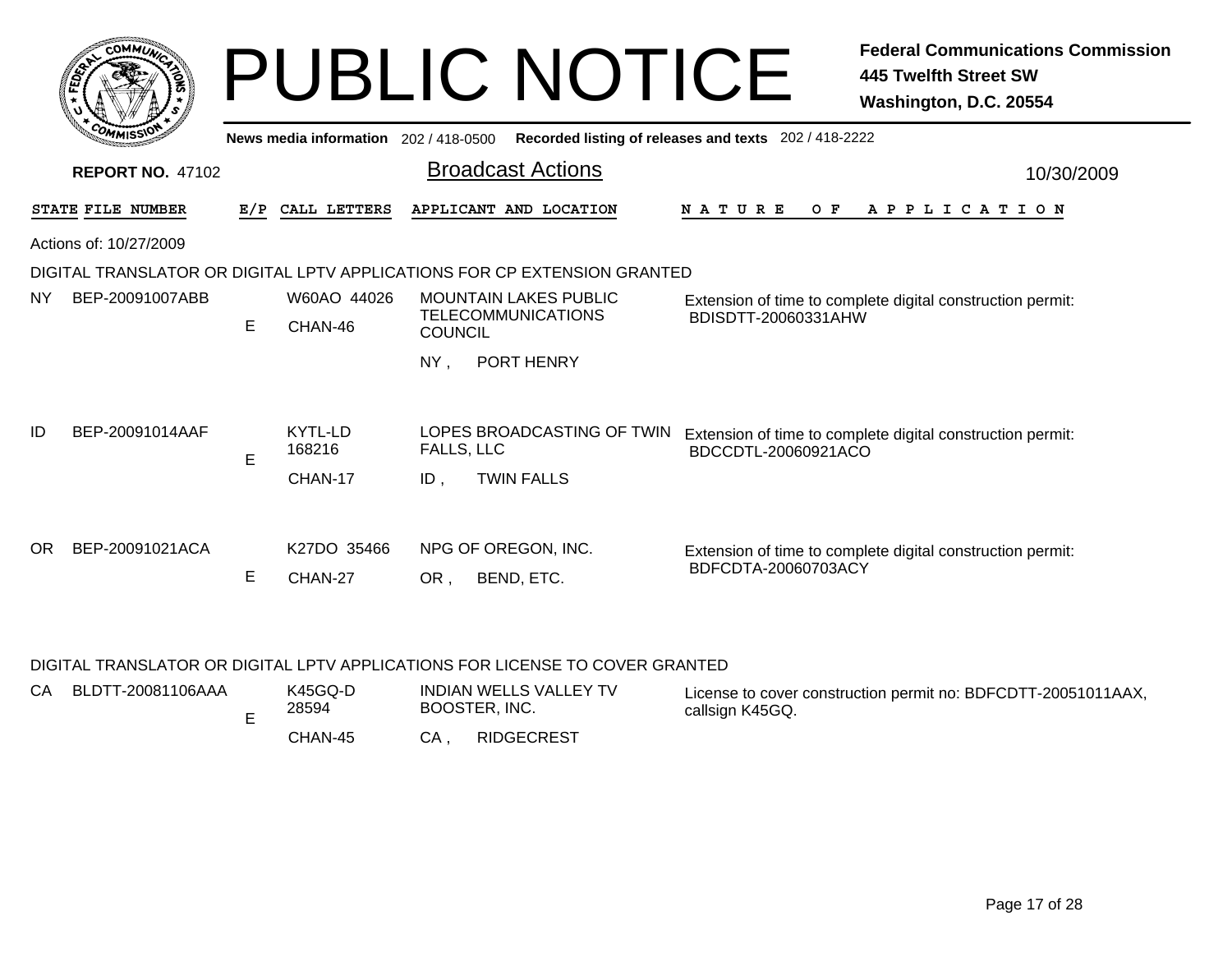|      | сомміл                  |     |                                     | <b>PUBLIC NOTICE</b>                                                          |                                                                                  | <b>Federal Communications Commission</b><br><b>445 Twelfth Street SW</b><br>Washington, D.C. 20554 |
|------|-------------------------|-----|-------------------------------------|-------------------------------------------------------------------------------|----------------------------------------------------------------------------------|----------------------------------------------------------------------------------------------------|
|      |                         |     | News media information 202/418-0500 |                                                                               | Recorded listing of releases and texts 202 / 418-2222                            |                                                                                                    |
|      | <b>REPORT NO. 47102</b> |     |                                     | <b>Broadcast Actions</b>                                                      |                                                                                  | 10/30/2009                                                                                         |
|      | STATE FILE NUMBER       | E/P | CALL LETTERS                        | APPLICANT AND LOCATION                                                        | <b>NATURE</b><br>O F                                                             | APPLICATION                                                                                        |
|      | Actions of: 10/27/2009  |     |                                     |                                                                               |                                                                                  |                                                                                                    |
|      |                         |     |                                     | DIGITAL TRANSLATOR OR DIGITAL LPTV APPLICATIONS FOR LICENSE TO COVER GRANTED  |                                                                                  |                                                                                                    |
| CA - | BLDTT-20081106AAB       | E   | K47AE-D 28571<br>CHAN-47            | <b>INDIAN WELLS VALLEY TV</b><br>BOOSTER, INC.                                | License to cover construction permit no: BDFCDTT-20051011AAY,<br>callsign K47AE. |                                                                                                    |
|      |                         |     |                                     | <b>INYOKERN, ETC</b><br>$CA$ ,                                                |                                                                                  |                                                                                                    |
| CA   | BLDTT-20081106AAC       | E   | K49AA-D 28569<br>CHAN-49            | <b>INDIAN WELLS VALLEY TV</b><br>BOOSTER, INC.<br><b>INYOKERN, ETC</b><br>CA. | callsign K49AA.                                                                  | License to cover construction permit no: BDFCDTT-20051011AAZ,                                      |
| ТX   | BLDTL-20090211AAM       | E   | K38KZ-D 51470<br>CHAN-38            | PANHANDLE TELECASTING LP<br>$TX$ ,<br>BOVINA, ETC.                            | callsign K63GN.                                                                  | License to cover construction permit no: BDISDTL-20081014ADP,                                      |
| OR.  | BLDTV-20090330AAQ       | E   | K11KI-D 57775<br>CHAN-11            | SOUTH LANE TELEVISION, INC.<br>OR.<br>DORENA, ETC                             | callsign K11Kl.                                                                  | License to cover construction permit no: BDFCDTV-20081210AEU,                                      |
| UT   | BLDTT-20090414AFF       | Е   | K25DL-D 69051<br>CHAN-25            | UNIVERSITY OF UTAH<br>UT.<br><b>PARK CITY</b>                                 | callsign K25DL.                                                                  | License to cover construction permit no: BDFCDTT-20090323AAA,                                      |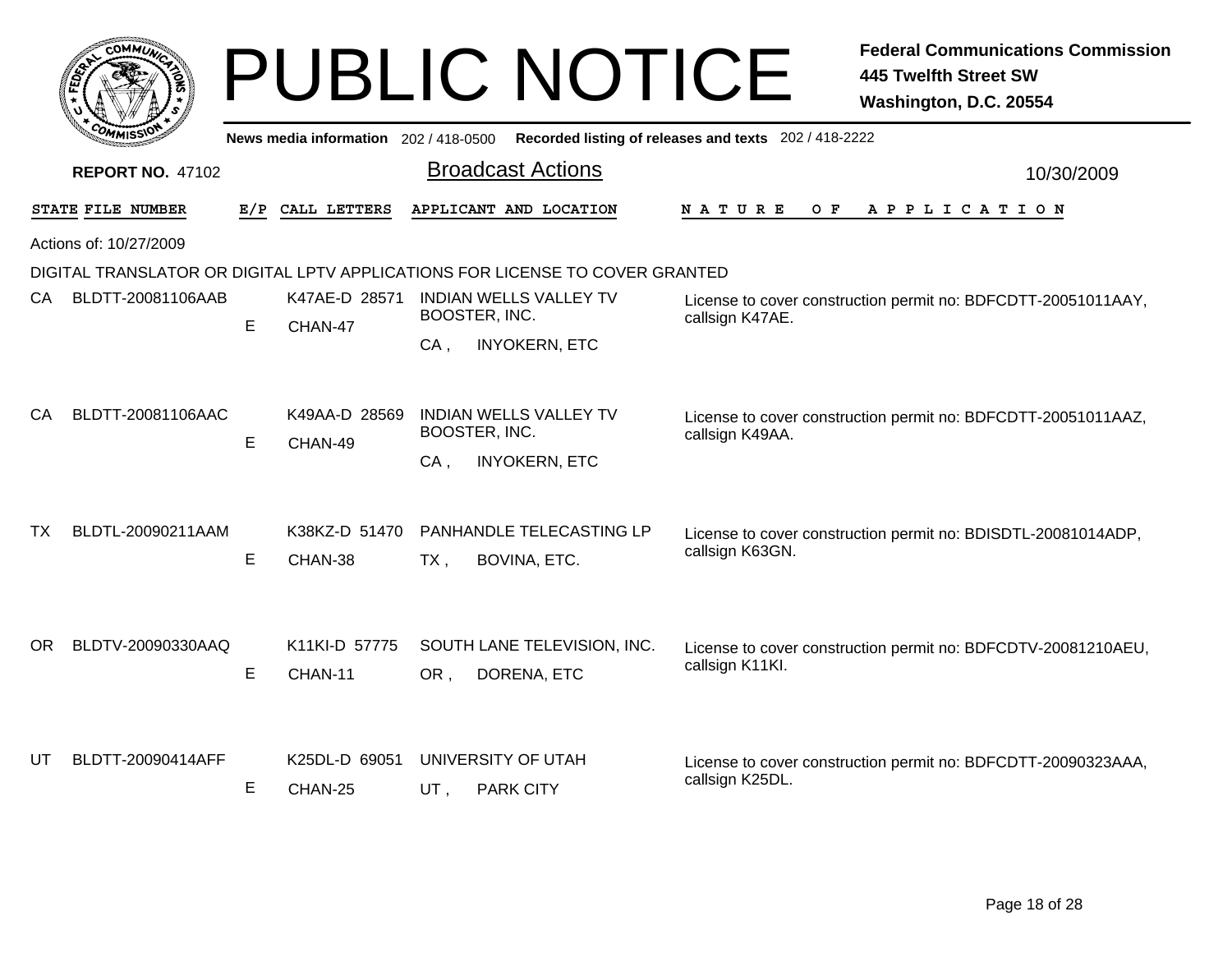|                        | c0<br><b>MMUNA</b> |
|------------------------|--------------------|
| FED <sub>EY</sub>      | ્                  |
|                        |                    |
| $c_{O_{\textit{M}_1}}$ | MISS               |

|           | יכצוומיזי                                                                    |     |                                     |     | News media information 202/418-0500 Recorded listing of releases and texts 202/418-2222 |                                                                                    |  |  |  |
|-----------|------------------------------------------------------------------------------|-----|-------------------------------------|-----|-----------------------------------------------------------------------------------------|------------------------------------------------------------------------------------|--|--|--|
|           | <b>REPORT NO. 47102</b>                                                      |     |                                     |     | <b>Broadcast Actions</b>                                                                | 10/30/2009                                                                         |  |  |  |
|           | STATE FILE NUMBER                                                            | E/P | CALL LETTERS                        |     | APPLICANT AND LOCATION                                                                  | NATURE<br>O F<br>A P P L I C A T I O N                                             |  |  |  |
|           | Actions of: 10/27/2009                                                       |     |                                     |     |                                                                                         |                                                                                    |  |  |  |
|           | DIGITAL TRANSLATOR OR DIGITAL LPTV APPLICATIONS FOR LICENSE TO COVER GRANTED |     |                                     |     |                                                                                         |                                                                                    |  |  |  |
| AK.       | BLDTV-20090615ADU                                                            | E   | K07ZB-D<br>167226                   |     | <b>CAPITAL COMMUNITY</b><br>BROADCASTING, INC.                                          | License to cover construction permit no: BDCCDTV-20061030AFD,<br>callsign K07ZB-D. |  |  |  |
|           |                                                                              |     | CHAN-7                              | AK, | MENDENHALL VALLEY                                                                       |                                                                                    |  |  |  |
| <b>FL</b> | BLDTL-20090624ABJ                                                            | E   | WJXE-LD<br>168480<br>CHAN-18        | FL, | BUDD BROADCASTING CO., INC.<br><b>JACKSONVILLE</b>                                      | License to cover construction permit no: BDCCDTL-20061017AAE,<br>callsign WJXE-LD. |  |  |  |
| UT        | BLDTT-20090624AEI                                                            | Е   | K46JD-D<br>167997<br>CHAN-46        | UT, | <b>WASATCH COUNTY</b><br>HEBER/MIDWAY                                                   | License to cover construction permit no: BDCCDTT-20061010ADU,<br>callsign K46JD-D. |  |  |  |
| UT        | BLDTT-20090624AEJ                                                            | E   | <b>K44IQ-D</b><br>167996<br>CHAN-44 | UT, | <b>WASATCH COUNTY</b><br><b>HEBER/MIDWAY</b>                                            | License to cover construction permit no: BDCCDTT-20061010ADQ,<br>callsign K44IQ-D. |  |  |  |
| <b>NV</b> | BLDTT-20090709AOQ                                                            | E   | K22GW-D<br>128763<br>CHAN-22        | NV, | ELKO TELEVISION DISTRICT<br><b>WELLS</b>                                                | License to cover construction permit no: BDFCDTT-20090526ACA,<br>callsign K22GW.   |  |  |  |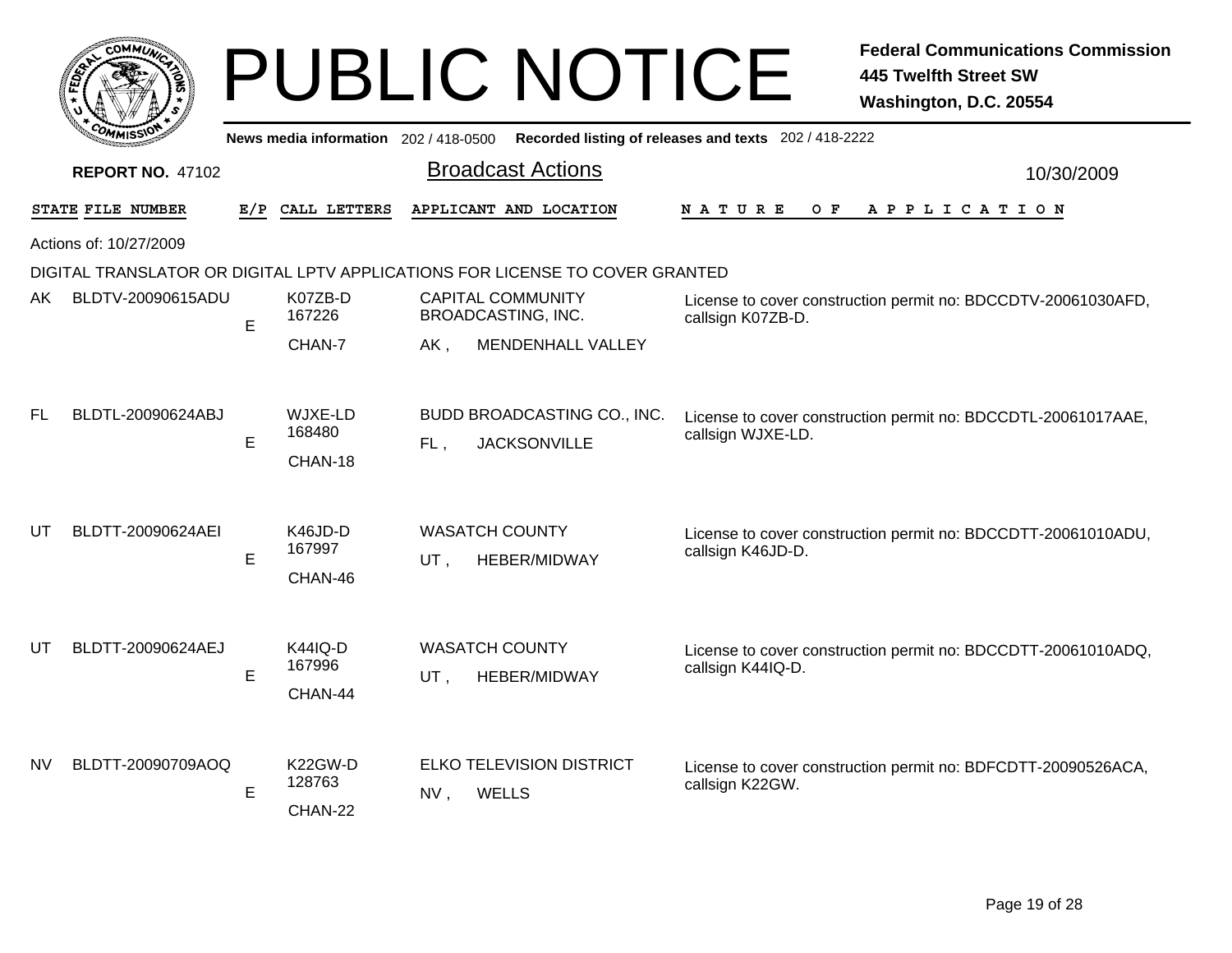|     | <b>COMMUT</b>           |     |                                       | <b>PUBLIC NOTICE</b>                                                         | <b>Federal Communications Commission</b><br><b>445 Twelfth Street SW</b><br>Washington, D.C. 20554 |
|-----|-------------------------|-----|---------------------------------------|------------------------------------------------------------------------------|----------------------------------------------------------------------------------------------------|
|     |                         |     | News media information 202 / 418-0500 |                                                                              | Recorded listing of releases and texts 202 / 418-2222                                              |
|     | <b>REPORT NO. 47102</b> |     |                                       | <b>Broadcast Actions</b>                                                     | 10/30/2009                                                                                         |
|     | STATE FILE NUMBER       | E/P | CALL LETTERS                          | APPLICANT AND LOCATION                                                       | N A T U R E<br>O F<br>APPLICATION                                                                  |
|     | Actions of: 10/27/2009  |     |                                       |                                                                              |                                                                                                    |
|     |                         |     |                                       | DIGITAL TRANSLATOR OR DIGITAL LPTV APPLICATIONS FOR LICENSE TO COVER GRANTED |                                                                                                    |
| WY. | BLEDT-20090819ADV       | E   | <b>KCWC-TV</b><br>10036<br>CHAN-16    | <b>CENTRAL WYOMING COLLEGE</b><br>WY, LANDER                                 | License to cover construction permit no: BDRTET-20090224ABJ,<br>callsign KCWC-TV.                  |
| WY. | BLEDT-20090819ADZ       | E   | <b>KCWC-TV</b><br>10036<br>CHAN-16    | CENTRAL WYOMING COLLEGE<br>WY,<br>LANDER                                     | License to cover construction permit no: BDRTET-20090224ABL,<br>callsign KCWC-TV.                  |
| UT  | BLDTL-20090819AEC       | E   | K17II-D 168494<br>CHAN-17             | AIRWAVES, INC.<br>UT,<br><b>LOGAN</b>                                        | License to cover construction permit no: BDCCDTL-20061024AGA,<br>callsign K17II-D.                 |
| CO  | BLEDT-20090824ACJ       | E   | <b>KRMA-TV</b><br>14040<br>CHAN-47    | ROCKY MOUNTAIN PUBLIC<br>BROADCASTING NETWORK, INC.<br><b>DENVER</b><br>CO.  | License to cover construction permit no: BDRTET-20090107AIL,<br>callsign KRMA-TV.                  |
| CA. | BLDTT-20090925ABY       | E   | K23DT-D 19197<br>CHAN-23              | ELLIS COMMUNICATIONS, INC.<br><b>TAHOE CITY</b><br>CA.                       | License to cover construction permit no: BDFCDTT-20081124ALW,<br>callsign K23DT.                   |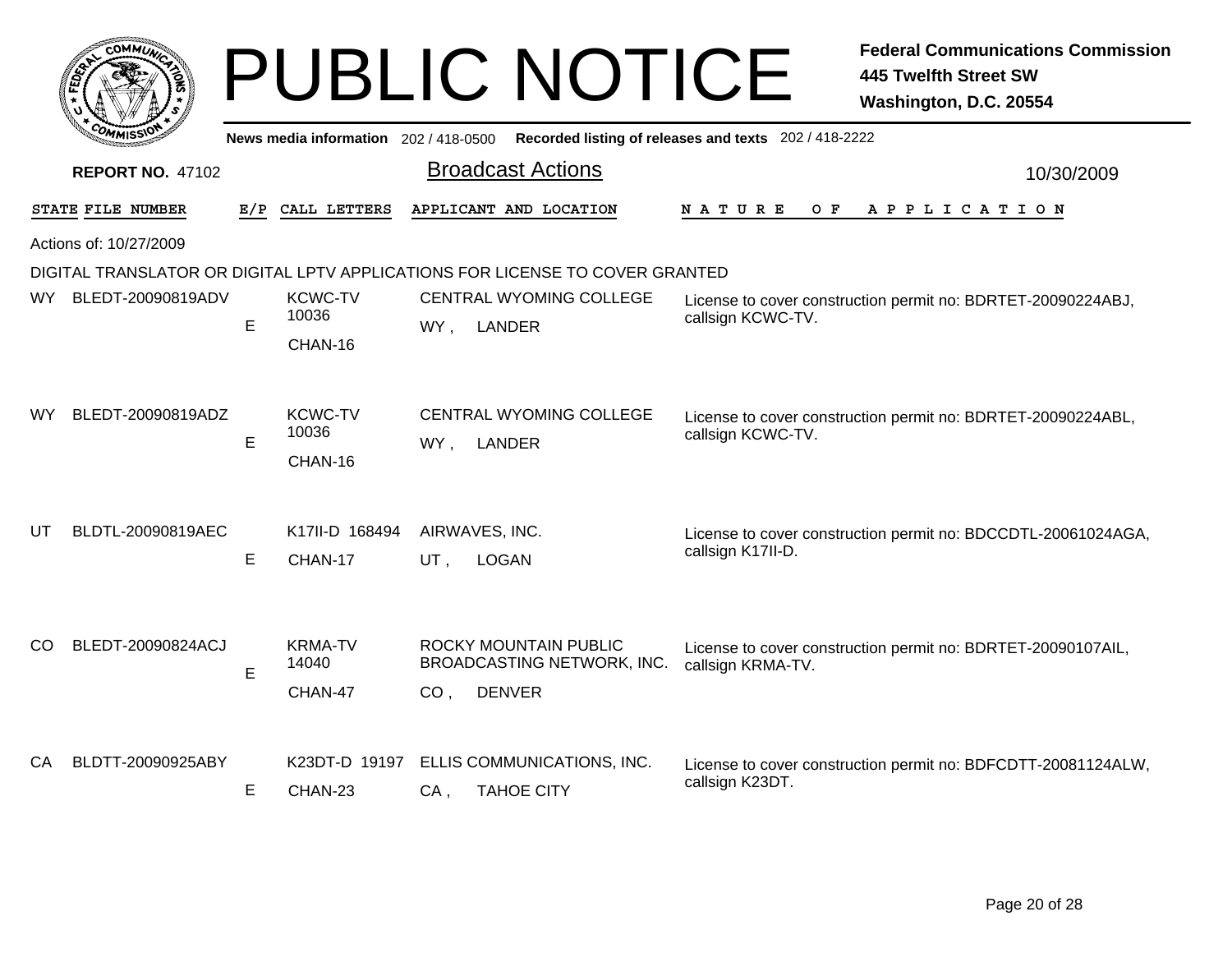|                |                         |     |                                           | <b>PUBLIC NOTICE</b>                                                         | <b>Federal Communications Commission</b><br><b>445 Twelfth Street SW</b><br>Washington, D.C. 20554 |
|----------------|-------------------------|-----|-------------------------------------------|------------------------------------------------------------------------------|----------------------------------------------------------------------------------------------------|
|                |                         |     | News media information $202/418-0500$     |                                                                              | Recorded listing of releases and texts 202 / 418-2222                                              |
|                | <b>REPORT NO. 47102</b> |     |                                           | <b>Broadcast Actions</b>                                                     | 10/30/2009                                                                                         |
|                | STATE FILE NUMBER       | E/P | CALL LETTERS                              | APPLICANT AND LOCATION                                                       | N A T U R E<br>O F<br>A P P L I C A T I O N                                                        |
|                | Actions of: 10/27/2009  |     |                                           |                                                                              |                                                                                                    |
|                |                         |     |                                           | DIGITAL TRANSLATOR OR DIGITAL LPTV APPLICATIONS FOR LICENSE TO COVER GRANTED |                                                                                                    |
| NV             | BLDTL-20090930AAO       | E   | <b>KLSV-LD 5339</b><br>CHAN-50            | BILTMORE BROADCASTING LAS<br>VEGAS, INC.                                     | License to cover construction permit no: BDFCDTL-20090529AMV,<br>callsign KLSV-LP.                 |
|                |                         |     |                                           | $NV$ ,<br><b>LAS VEGAS</b>                                                   |                                                                                                    |
| HI             | BLDTT-20090930AKW       | E   | K28JM-D 26442<br>CHAN-28                  | <b>HAWAII PUBLIC TELEVISION</b><br><b>FOUNDATION</b><br>HI.<br>WAIMEA        | License to cover construction permit no: BDISDTT-20060331BHT,<br>callsign K63DT.                   |
| H <sub>l</sub> | BLDTT-20090930AKX       | E   | K <sub>28</sub> JV-D<br>167584<br>CHAN-28 | <b>HAWAII PUBLIC TELEVISION</b><br><b>FOUNDATION</b><br><b>HILO</b><br>Hl,   | License to cover construction permit no: BMPDTT-20081114AAG,<br>callsign K28JV-D.                  |
| CA             | BLDTL-20090930ARE       | E   | <b>KRDT-LD</b><br>167897<br>CHAN-23       | FAMILY STATIONS, INC.<br>$CA$ ,<br><b>REDDING</b>                            | License to cover construction permit no: BDCCDTL-20061030AEU,<br>callsign KRDT-LD.                 |
| NC.            | BLDTL-20091002ABV       | E   | WGSR-LD<br>12834<br>CHAN-47               | <b>STARNEWS CORPORATION</b><br><b>REIDSVILLE</b><br>NC.                      | License to cover construction permit no: BDISDTL-20071212ABC,<br>callsign WGSR-LP.                 |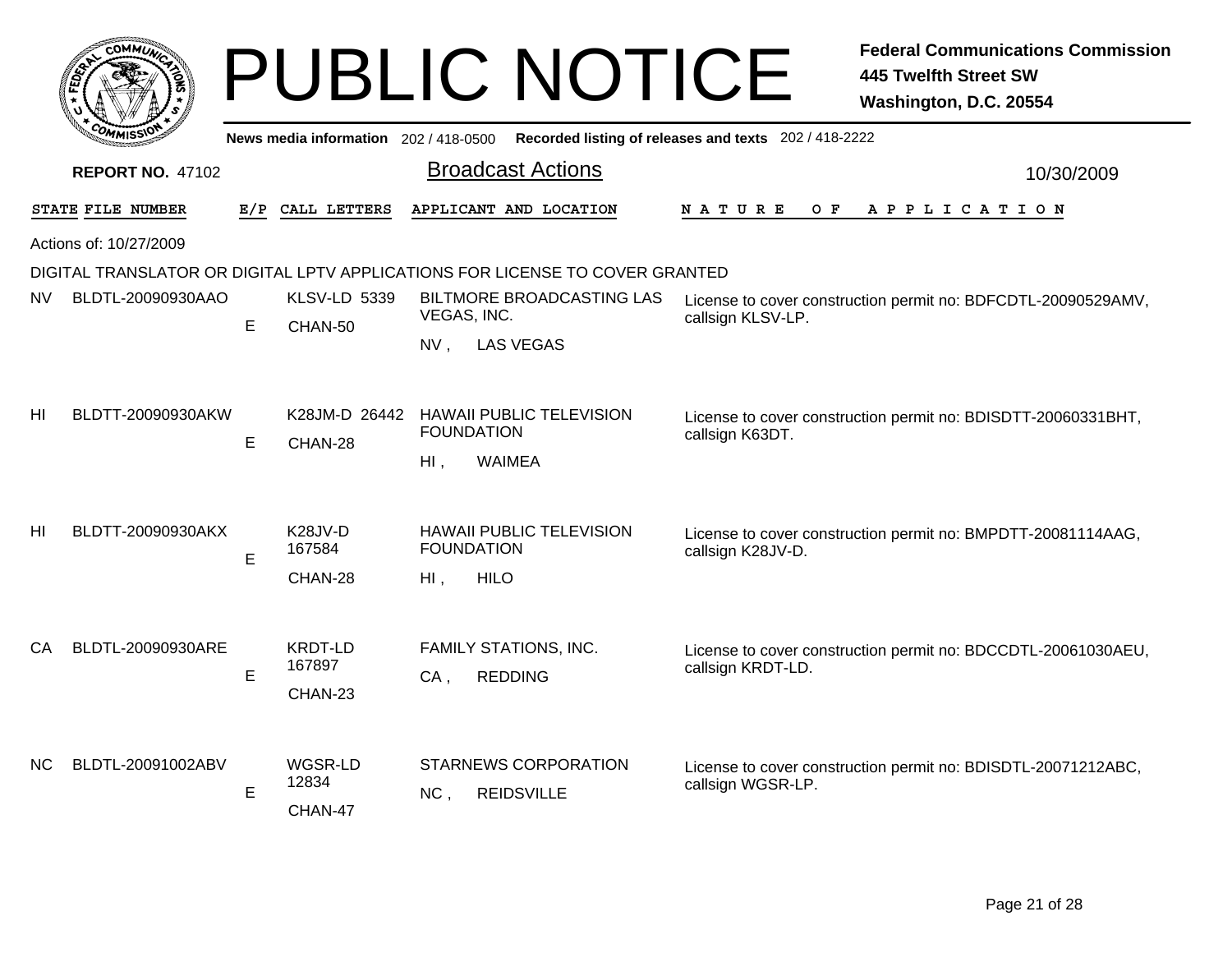| <b>COMMI</b>             |     |                                     | <b>PUBLIC NOTICE</b>                                                                  | <b>Federal Communications Commission</b><br><b>445 Twelfth Street SW</b><br>Washington, D.C. 20554 |            |
|--------------------------|-----|-------------------------------------|---------------------------------------------------------------------------------------|----------------------------------------------------------------------------------------------------|------------|
|                          |     | News media information 202/418-0500 |                                                                                       | Recorded listing of releases and texts 202 / 418-2222                                              |            |
| <b>REPORT NO. 47102</b>  |     |                                     | <b>Broadcast Actions</b>                                                              |                                                                                                    | 10/30/2009 |
| STATE FILE NUMBER        | E/P | CALL LETTERS                        | APPLICANT AND LOCATION                                                                | N A T U R E<br>O F<br>A P P L I C A T I O N                                                        |            |
| Actions of: 10/27/2009   |     |                                     |                                                                                       |                                                                                                    |            |
|                          |     |                                     | DIGITAL TRANSLATOR OR DIGITAL LPTV APPLICATIONS FOR LICENSE TO COVER GRANTED          |                                                                                                    |            |
| BLDVL-20091005AAQ<br>TN. | E   | WRTN-LD<br>168141<br>CHAN-7         | RICHARD C & LISA A. GOETZ<br><b>NASHVILLE</b><br>$TN$ ,                               | License to cover construction permit no: BMPDVL-20080505AEH,<br>callsign WRTN-LD.                  |            |
| ID<br>BLDTT-20091005ABK  | E   | K15GO-D<br>62410<br>CHAN-15         | STATE BOARD OF EDUCATION<br>(IEPBS)<br>ID.<br><b>GEORGETOWN</b>                       | License to cover auxiliary permit.                                                                 |            |
| BLDTL-20091005ABQ<br>IN  | Е   | W26DH-D<br>168575<br>CHAN-26        | THE RAYMOND S. AND<br>DOROTHY N. MOORE<br>FOUNDATION, INC.<br><b>AUBURN</b><br>$IN$ , | License to cover construction permit no: BDCCDTL-20061030ACM,<br>callsign W26DH-D.                 |            |
| BLDTL-20091005ACQ<br>СA  | Е   | <b>KMSX-LD</b><br>130178<br>CHAN-42 | RANDALL A. WEISS<br><b>SACRAMENTO</b><br>CA,                                          | License to cover construction permit no: BPDTL-20090925ACA,<br>callsign KMSX-LD.                   |            |
| BLDTT-20091016AAE<br>WI  | E   | W50DR-D<br>35676<br>CHAN-50         | KTTC TELEVISION, INC.<br>$WI$ ,<br><b>LA CROSSE</b>                                   | License to cover construction permit no: BMPDTT-20080721AAL,<br>callsign W67CH.                    |            |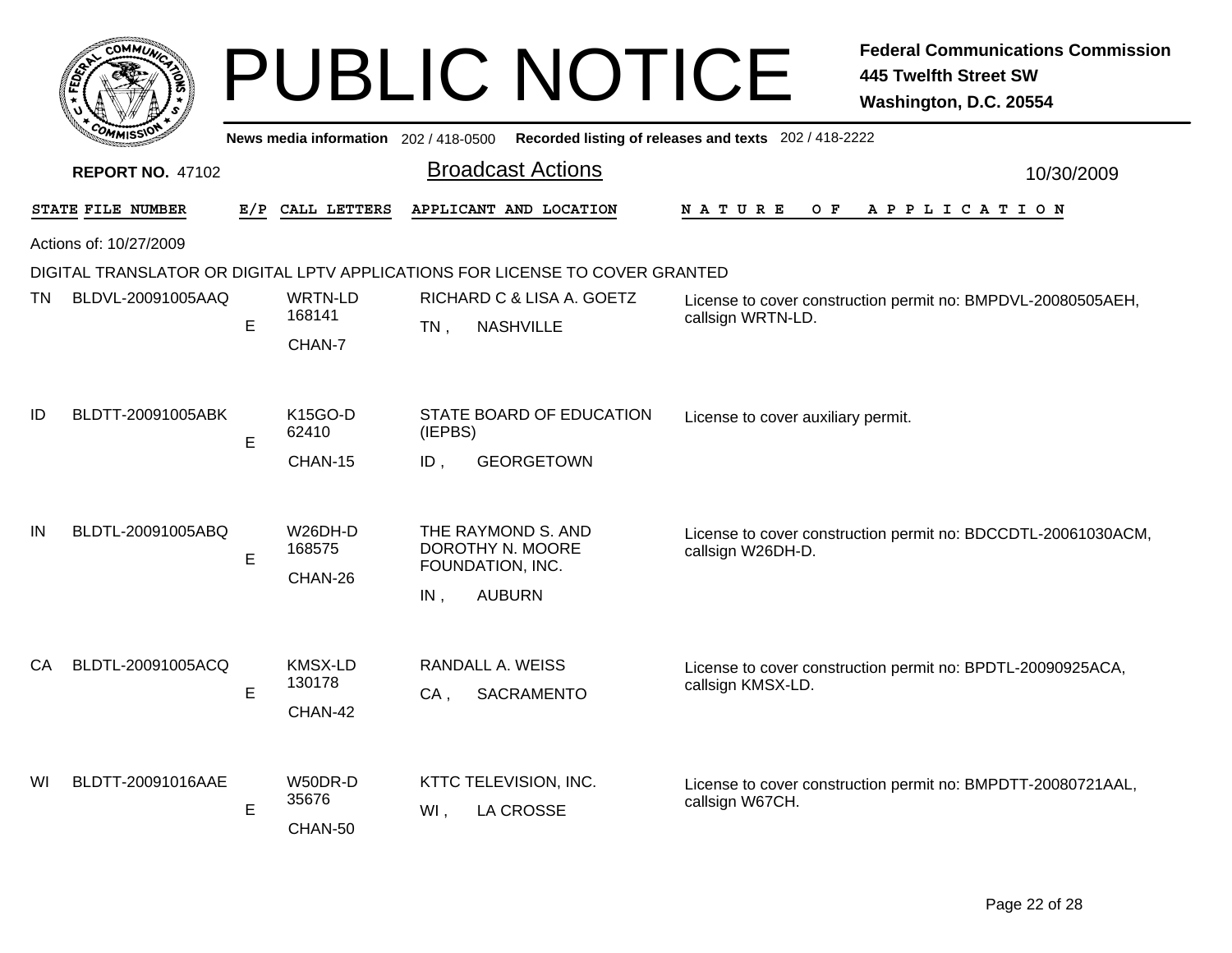|           |                         |     |                                     | <b>PUBLIC NOTICE</b>                                                         | <b>Federal Communications Commission</b><br><b>445 Twelfth Street SW</b><br>Washington, D.C. 20554                           |
|-----------|-------------------------|-----|-------------------------------------|------------------------------------------------------------------------------|------------------------------------------------------------------------------------------------------------------------------|
|           |                         |     | News media information 202/418-0500 |                                                                              | Recorded listing of releases and texts 202 / 418-2222                                                                        |
|           | <b>REPORT NO. 47102</b> |     |                                     | <b>Broadcast Actions</b>                                                     | 10/30/2009                                                                                                                   |
|           | STATE FILE NUMBER       | E/P | CALL LETTERS                        | APPLICANT AND LOCATION                                                       | <b>NATURE</b><br>O F<br>APPLICATION                                                                                          |
|           | Actions of: 10/27/2009  |     |                                     |                                                                              |                                                                                                                              |
|           |                         |     |                                     | DIGITAL TRANSLATOR OR DIGITAL LPTV APPLICATIONS FOR LICENSE TO COVER GRANTED |                                                                                                                              |
| ORI       | BLDTL-20091016ABK       | E   | <b>KFBI-LD</b><br>130106<br>CHAN-48 | SAINTE PARTNERS II, L.P.<br><b>MEDFORD</b><br>OR.                            | License to cover construction permit no: BDFCDTA-20060703AAB,<br>callsign KFBI-LP.                                           |
| CA        | BLDTL-20091016ABN       | E   | KZVU-LD<br>58612<br>CHAN-22         | SAINTE PARTNERS II, L.P.<br>$CA$ .<br><b>CHICO</b>                           | License to cover construction permit no: BDFCDTL-20060329AET,<br>callsign KZVU-LP.<br>Engineering Amendment filed 10/19/2009 |
| <b>FL</b> | BLDVL-20091016AEJ       | E   | WSBS-CD<br>167208<br>CHAN-3         | <b>WSBS LICENSING, INC.</b><br>FL,<br>MIAMI, ETC.                            | License to cover construction permit no: BMPDVL-20090820AAI,<br>callsign WSBS-CD.                                            |
| CA        | BLDTL-20091019AAB       | E   | <b>KRVU-LD</b><br>40203<br>CHAN-21  | SAINTE PARTNERS II, L.P.<br><b>REDDING</b><br>$CA$ ,                         | License to cover construction permit no: BDFCDTL-20060403ABG,<br>callsign KRVU-LP.                                           |
| МT        | BLDTT-20091019AAM       | Е   | K15GP-D 5825<br>CHAN-15             | <b>BLACKTAIL TV TAX DISTRICT</b><br><b>KALISPELL &amp; LAKESIDE</b><br>MT ,  | License to cover construction permit no: BDFCDTT-20070706ADQ,<br>callsign K15GP.                                             |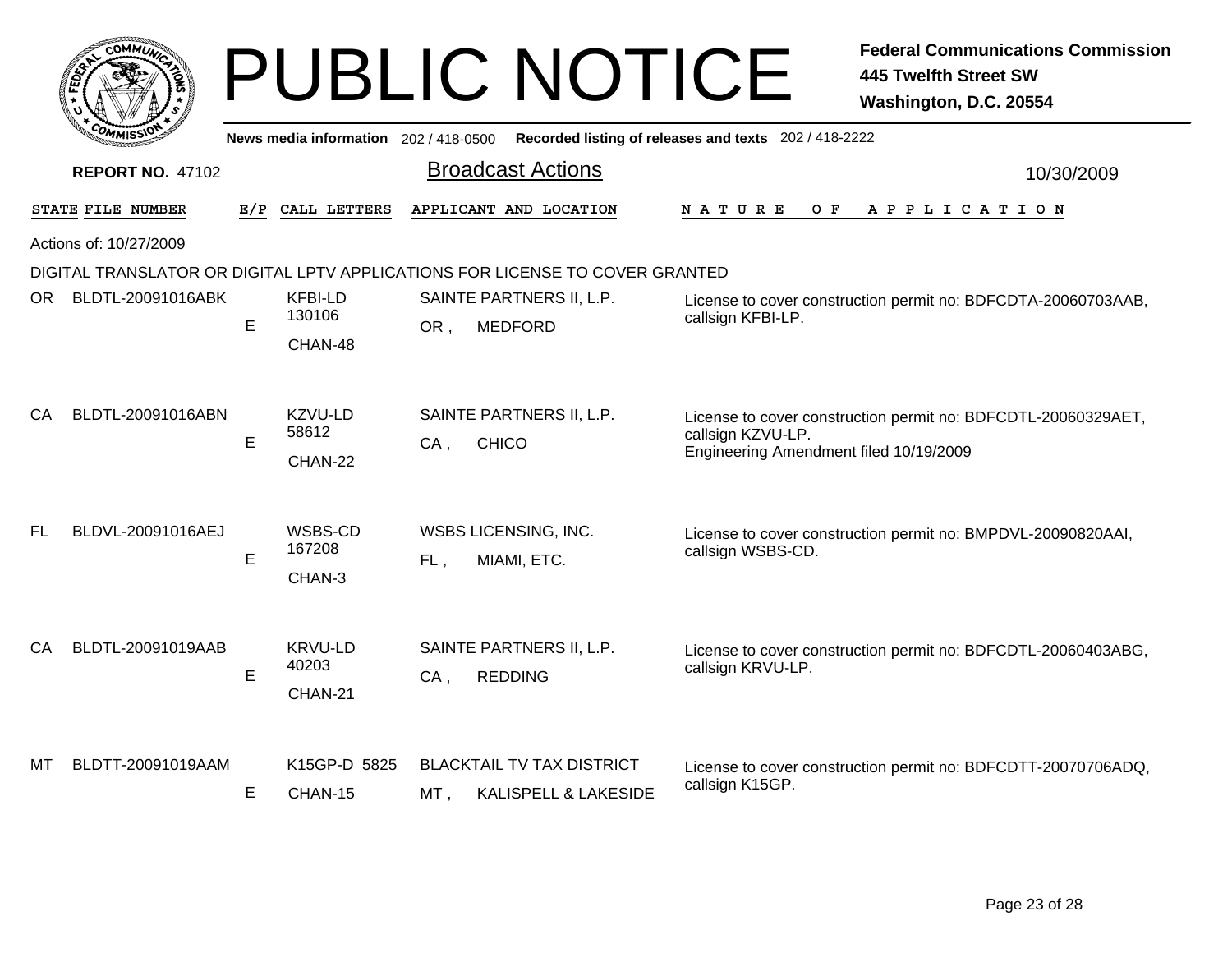|     |                         |     |                                          |                        | <b>PUBLIC NOTICE</b>                                                         |                                                       | <b>Federal Communications Commission</b><br>445 Twelfth Street SW<br>Washington, D.C. 20554 |
|-----|-------------------------|-----|------------------------------------------|------------------------|------------------------------------------------------------------------------|-------------------------------------------------------|---------------------------------------------------------------------------------------------|
|     |                         |     | News media information 202 / 418-0500    |                        |                                                                              | Recorded listing of releases and texts 202 / 418-2222 |                                                                                             |
|     | <b>REPORT NO. 47102</b> |     |                                          |                        | <b>Broadcast Actions</b>                                                     |                                                       | 10/30/2009                                                                                  |
|     | STATE FILE NUMBER       | E/P | CALL LETTERS                             |                        | APPLICANT AND LOCATION                                                       | O F<br>N A T U R E                                    | A P P L I C A T I O N                                                                       |
|     | Actions of: 10/27/2009  |     |                                          |                        |                                                                              |                                                       |                                                                                             |
|     |                         |     |                                          |                        | DIGITAL TRANSLATOR OR DIGITAL LPTV APPLICATIONS FOR LICENSE TO COVER GRANTED |                                                       |                                                                                             |
| ID  | BLDTV-20091019AEF       | E   | K10KR-D<br>53514                         | <b>DISTRICT</b>        | PRIEST LAKE TRANSLATOR                                                       | callsign K10KR.                                       | License to cover construction permit no: BDFCDTV-20070529ABM,                               |
|     |                         |     | CHAN-10                                  | ID.                    | <b>COOLIN</b>                                                                |                                                       |                                                                                             |
| ID  | BLDTV-20091019AEG       | E   | K12LF-D 53508<br>CHAN-12                 | <b>DISTRICT</b><br>ID. | PRIEST LAKE TRANSLATOR<br><b>COOLIN</b>                                      | callsign K12LF.                                       | License to cover construction permit no: BDFCDTV-20070529ABQ,                               |
| WY  | BLDTV-20091020AAT       | E   | K <sub>11</sub> RN-D<br>21616<br>CHAN-11 | WY,                    | WYOMEDIA CORP.<br><b>DOUGLAS</b>                                             | callsign K11RN.                                       | License to cover construction permit no: BDFCDTV-20081114AAR,                               |
| WY  | BLDTT-20091021AAL       | E   | K47MB-D<br>27129<br>CHAN-47              | WY,                    | <b>CENTRAL WYOMING COLLEGE</b><br><b>MOUNTAIN VIEW</b>                       | callsign K09DI.                                       | License to cover construction permit no: BDISDTT-20090520AHM,                               |
| MA. | BLDTT-20091021AAO       | E   | W38DL-D<br>73358<br>CHAN-38              | MA.                    | WNYT-TV, LLC<br><b>ADAMS</b>                                                 | callsign W38DL-D.                                     | License to cover construction permit no: BPDTT-20090629ABH,                                 |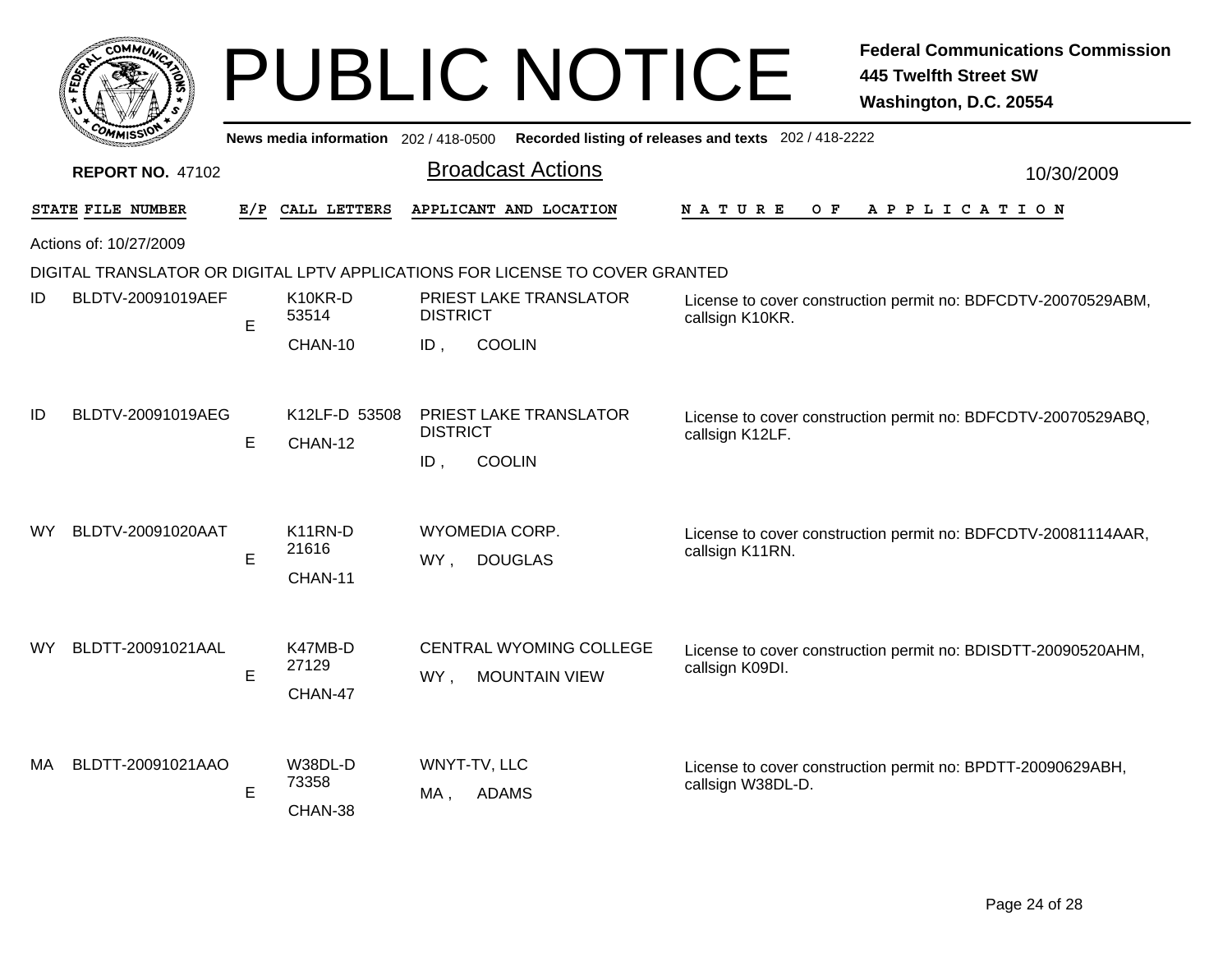|     |                         |    |                                       | <b>PUBLIC NOTICE</b>                                                                                       | <b>Federal Communications Commission</b><br><b>445 Twelfth Street SW</b><br>Washington, D.C. 20554 |
|-----|-------------------------|----|---------------------------------------|------------------------------------------------------------------------------------------------------------|----------------------------------------------------------------------------------------------------|
|     |                         |    | News media information 202 / 418-0500 |                                                                                                            | Recorded listing of releases and texts 202 / 418-2222                                              |
|     | <b>REPORT NO. 47102</b> |    |                                       | <b>Broadcast Actions</b>                                                                                   | 10/30/2009                                                                                         |
|     | STATE FILE NUMBER       |    | E/P CALL LETTERS                      | APPLICANT AND LOCATION                                                                                     | N A T U R E<br>O F<br>APPLICATION                                                                  |
|     | Actions of: 10/27/2009  |    |                                       |                                                                                                            |                                                                                                    |
|     |                         |    |                                       | DIGITAL TRANSLATOR OR DIGITAL LPTV APPLICATIONS FOR LICENSE TO COVER GRANTED                               |                                                                                                    |
| CO. | BLDTT-20091021ABH       | E  | K51DI-D 25605<br>CHAN-51              | <b>GUNNISON COUNTY</b><br>METROPOLITAN RECREATION<br><b>DISTRICT</b>                                       | License to cover construction permit no: BDFCDTT-20090918ACT,<br>callsign K51DI.                   |
|     |                         |    |                                       | <b>SARGENTS</b><br>CO.                                                                                     |                                                                                                    |
| CO  | BLDTT-20091021ABJ       | E. | K33KE-D 25619<br>CHAN-33              | <b>GUNNISON COUNTY</b><br>METROPOLITAN RECREATION<br><b>DISTRICT</b><br><b>SARGENTS</b><br>CO.             | License to cover construction permit no: BDFCDTT-20090918ACO,<br>callsign K53AY.                   |
| CO  | BLDTT-20091021ABK       | E  | K45KT-D 25616<br>CHAN-45              | <b>GUNNISON COUNTY</b><br>METROPOLITAN RECREATION<br><b>DISTRICT</b><br><b>SARGENTS</b><br>CO <sub>1</sub> | License to cover construction permit no: BDFCDTT-20090918ACQ,<br>callsign K55BI.                   |
| CO  | BLDTT-20091021ABL       | Е  | K47LZ-D 25647<br>CHAN-47              | <b>GUNNISON COUNTY</b><br>METROPOLITAN RECREATION<br><b>DISTRICT</b><br><b>SARGENTS</b><br>CO.             | License to cover construction permit no: BDFCDTT-20090918ACR,<br>callsign K57CS.                   |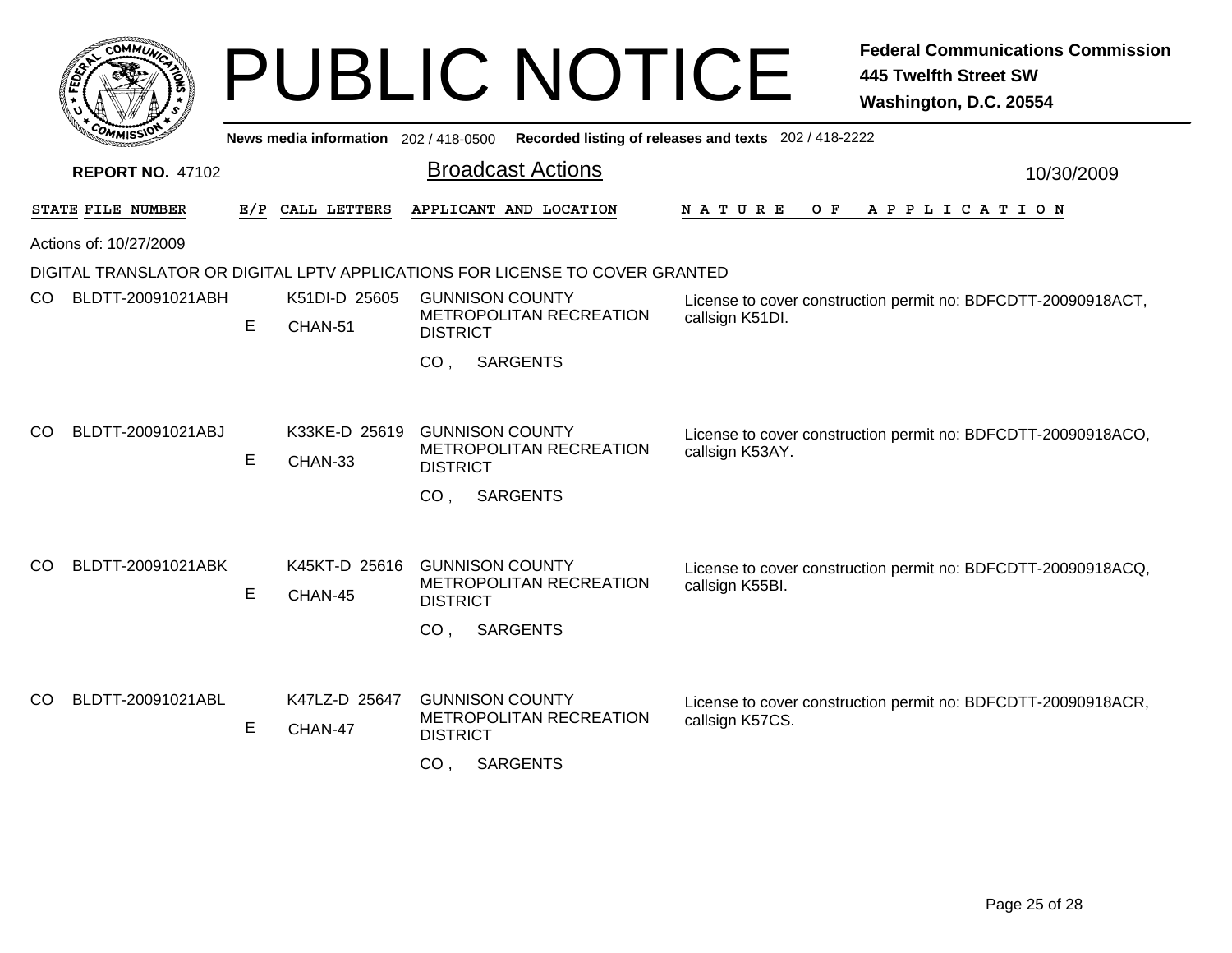|     |                         |     |                                       | <b>PUBLIC NOTICE</b>                                                                                              | <b>Federal Communications Commission</b><br><b>445 Twelfth Street SW</b><br>Washington, D.C. 20554 |
|-----|-------------------------|-----|---------------------------------------|-------------------------------------------------------------------------------------------------------------------|----------------------------------------------------------------------------------------------------|
|     |                         |     | News media information 202 / 418-0500 |                                                                                                                   | Recorded listing of releases and texts 202 / 418-2222                                              |
|     | <b>REPORT NO. 47102</b> |     |                                       | <b>Broadcast Actions</b>                                                                                          | 10/30/2009                                                                                         |
|     | STATE FILE NUMBER       | E/P | CALL LETTERS                          | APPLICANT AND LOCATION                                                                                            | N A T U R E<br>O F<br>A P P L I C A T I O N                                                        |
|     | Actions of: 10/27/2009  |     |                                       |                                                                                                                   |                                                                                                    |
|     |                         |     |                                       | DIGITAL TRANSLATOR OR DIGITAL LPTV APPLICATIONS FOR LICENSE TO COVER GRANTED                                      |                                                                                                    |
| CO. | BLDTT-20091021ABM       | E   | K49KR-D<br>25606<br>CHAN-49           | <b>GUNNISON COUNTY</b><br>METROPOLITAN RECREATION<br><b>DISTRICT</b>                                              | License to cover construction permit no: BDFCDTT-20090918ACS,<br>callsign K59DV.                   |
|     |                         |     |                                       | <b>SARGENTS</b><br>CO <sub>1</sub>                                                                                |                                                                                                    |
| CO  | BLDVL-20091021ABN       | E.  | K02LY-D 25643<br>CHAN-2               | <b>GUNNISON COUNTY</b><br>METROPOLITAN RECREATION<br><b>DISTRICT</b>                                              | License to cover construction permit no: BDFCDVL-20090914ACH,<br>callsign K02LY.                   |
| CO  | BLDVL-20091021ABP       |     | K04DH-D                               | <b>GUNNISON</b><br>CO <sub>1</sub><br><b>GUNNISON COUNTY</b>                                                      | License to cover construction permit no: BDFCDVL-20090911AAP,                                      |
|     |                         | E   | 25635<br>CHAN-4                       | METROPOLITAN RECREATION<br><b>DISTRICT</b>                                                                        | callsign K04DH.                                                                                    |
|     |                         |     |                                       | <b>GUNNISON</b><br>CO.                                                                                            |                                                                                                    |
| CO  | BLDVL-20091021ABQ       | E   | K06HN-D<br>25611<br>CHAN-6            | <b>GUNNISON COUNTY</b><br><b>METROPOLITAN RECREATION</b><br><b>DISTRICT</b><br>CO <sub>1</sub><br><b>GUNNISON</b> | License to cover construction permit no: BDFCDTV-20090909ACB,<br>callsign K06HN.                   |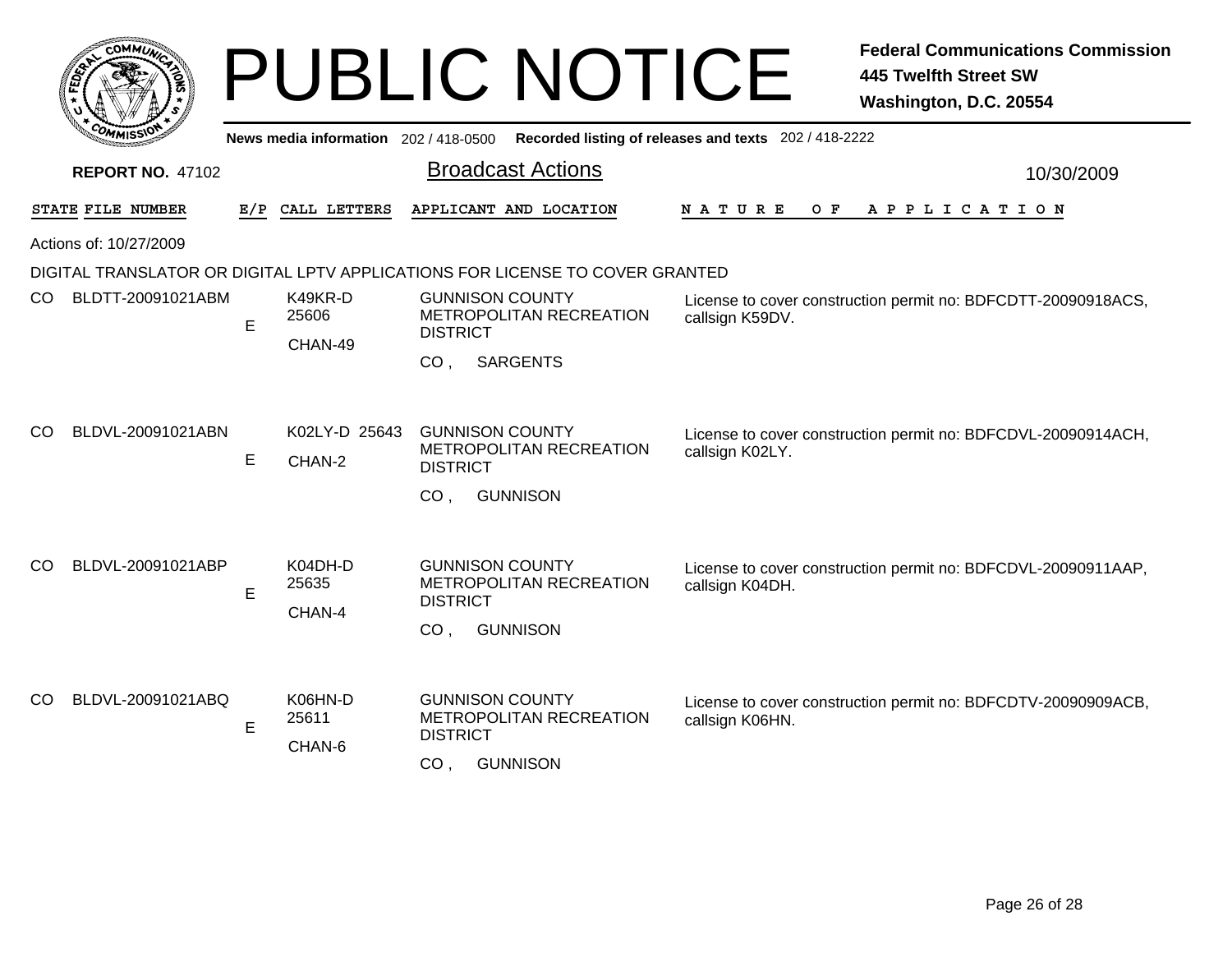|                         | COMMUN                 |     |                                     | <b>PUBLIC NOTICE</b>                                                         | <b>Federal Communications Commission</b><br><b>445 Twelfth Street SW</b><br>Washington, D.C. 20554 |
|-------------------------|------------------------|-----|-------------------------------------|------------------------------------------------------------------------------|----------------------------------------------------------------------------------------------------|
|                         |                        |     | News media information 202/418-0500 |                                                                              | Recorded listing of releases and texts 202 / 418-2222                                              |
| <b>REPORT NO. 47102</b> |                        |     |                                     | <b>Broadcast Actions</b>                                                     | 10/30/2009                                                                                         |
|                         | STATE FILE NUMBER      | E/P | CALL LETTERS                        | APPLICANT AND LOCATION                                                       | N A T U R E<br>O F<br>A P P L I C A T I O N                                                        |
|                         | Actions of: 10/27/2009 |     |                                     |                                                                              |                                                                                                    |
|                         |                        |     |                                     | DIGITAL TRANSLATOR OR DIGITAL LPTV APPLICATIONS FOR LICENSE TO COVER GRANTED |                                                                                                    |
| CO.                     | BLDTV-20091021ABR      | E   | K09TH-D 25630<br>CHAN-9             | <b>GUNNISON COUNTY</b><br><b>METROPOLITAN RECREATION</b><br><b>DISTRICT</b>  | License to cover construction permit no: BDFCDTV-20090911ABP,<br>callsign K09TH.                   |
|                         |                        |     |                                     | CO <sub>1</sub><br><b>GUNNISON</b>                                           |                                                                                                    |
| <b>CO</b>               | BLDTV-20091021ABS      | E   | K13AV-D 25644<br>CHAN-13            | <b>GUNNISON COUNTY</b><br>METROPOLITAN RECREATION<br><b>DISTRICT</b>         | License to cover construction permit no: BDFCDTV-20090917ACV,<br>callsign K13AV.                   |
|                         |                        |     |                                     | <b>GUNNISON</b><br>CO <sub>1</sub>                                           |                                                                                                    |
| UT                      | BLDTT-20091022AAO      |     | K56JE-D<br>167670                   | BEAVER CITY CORPORATION                                                      | License to cover construction permit no: BDCCDTT-20061010ANP,<br>callsign K56JE-D.                 |
|                         |                        | E   | CHAN-56                             | BEAVER, ETC.<br>UT,                                                          |                                                                                                    |
| UT                      | BLDTT-20091022AAP      | E   | K57JW-D<br>167671<br>CHAN-57        | <b>BEAVER CITY CORPORATION</b><br><b>BEAVER</b><br>UT,                       | License to cover construction permit no: BDCCDTT-20061010ANO,<br>callsign K57JW-D.                 |